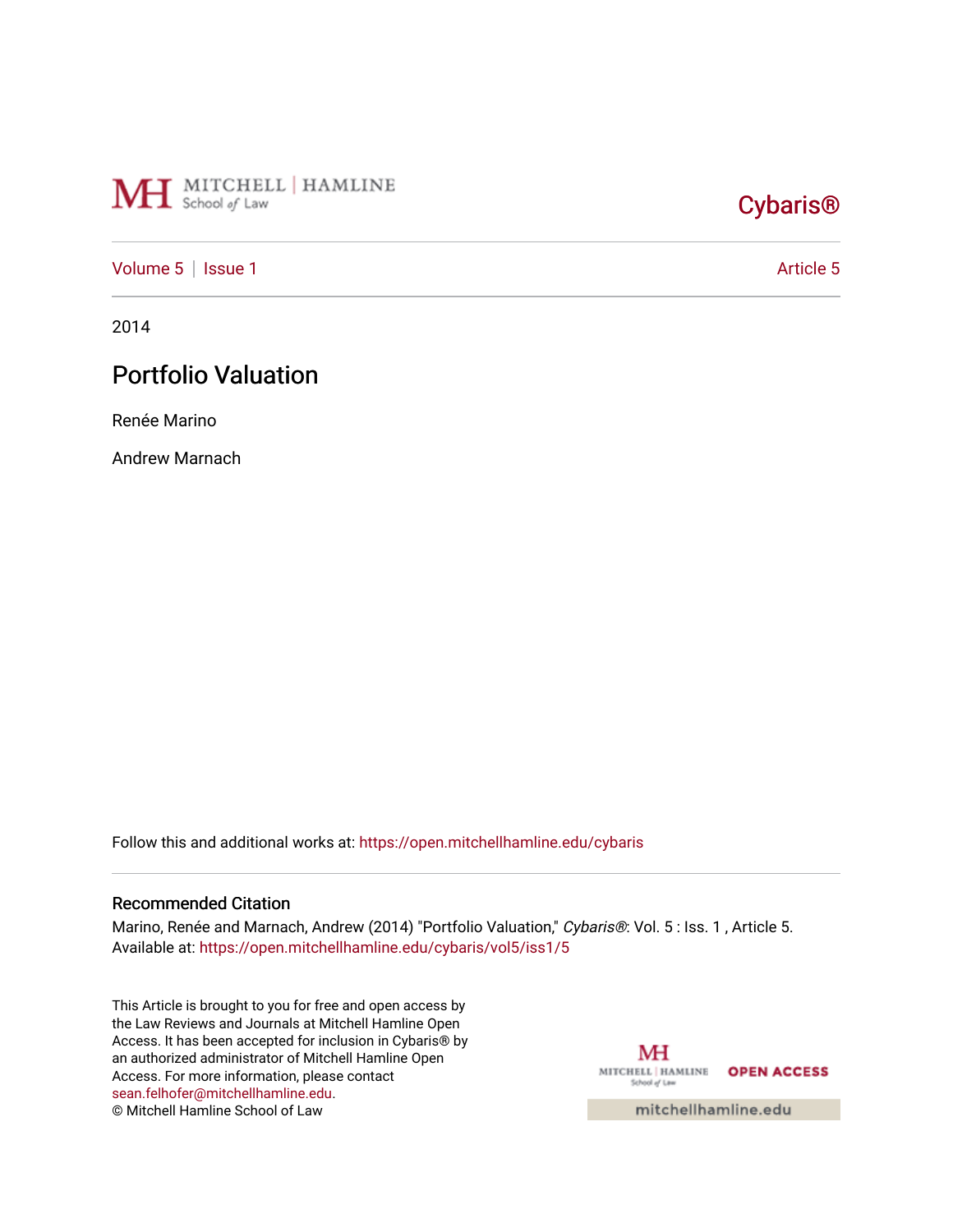# PORTFOLIO VALUATION

# $\mathsf{REN\acute{e}E}\mathsf{\mathbf{MARINO}}^{\dagger}$  and  $\mathsf{AND}\mathsf{REW}\mathsf{\mathbf{MARNACH}}^{\ddagger}$

| .79                                                     |
|---------------------------------------------------------|
| A. Evidence of Branded Products' Intangible Leverage 85 |
|                                                         |
| 90                                                      |
| B. Common Approaches to Value Intellectual Property91   |
|                                                         |
|                                                         |
|                                                         |
|                                                         |
| 96                                                      |
| 98                                                      |
|                                                         |

<sup>†</sup> Renée Marino, CPA/ABV, CFA, ASA, is the Managing Member of Cupitor Consulting LLC. She specializes in financial analyses in disputed matters and in valuations outside of litigation.

<sup>‡</sup> Andrew Marnach is a *Juris Doctor* candidate at William Mitchell College of Law, expected to graduate in 2014. His studies have concentrated on intellectual property, business law, and trial advocacy.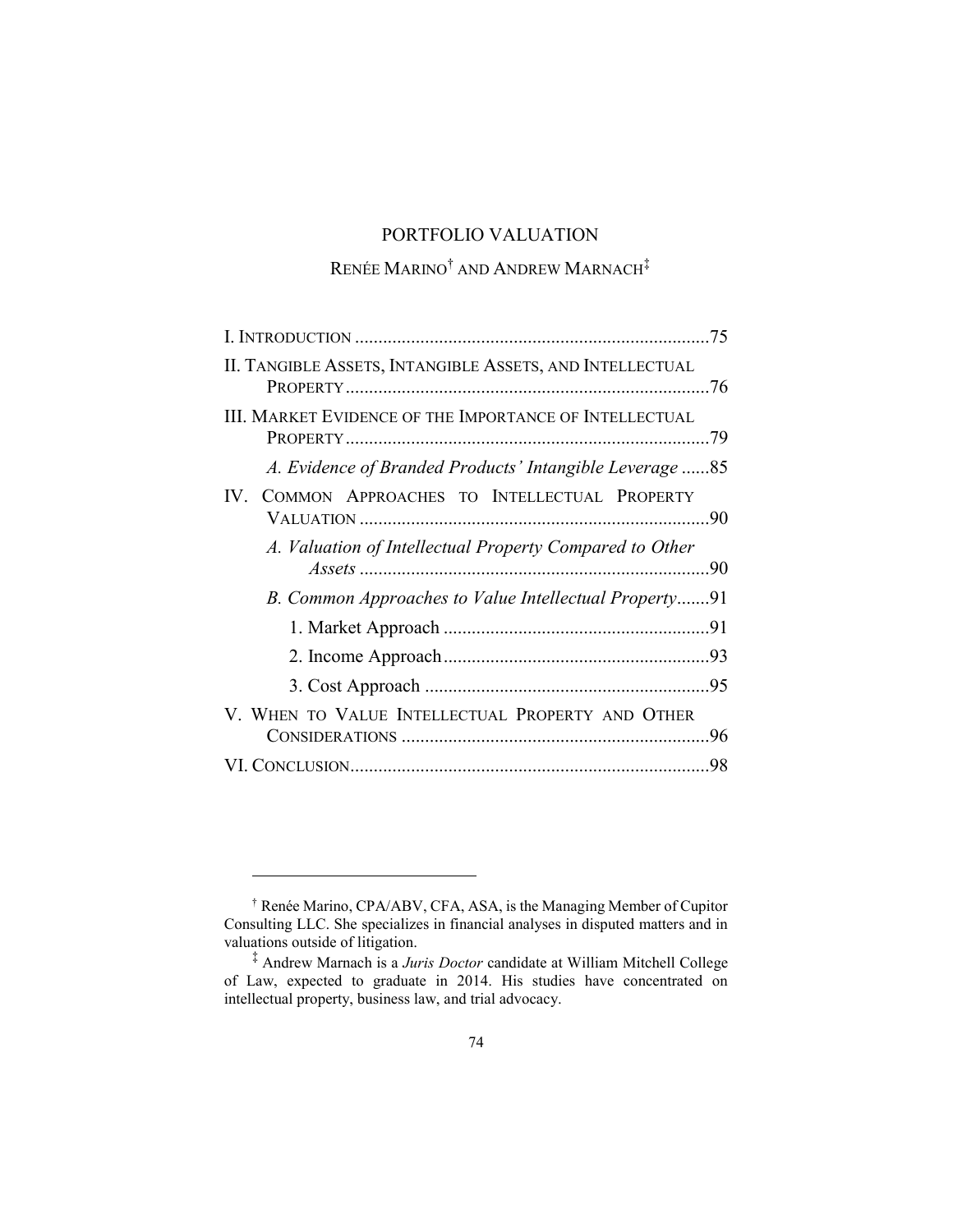#### I. INTRODUCTION

Intellectual property rights have become increasingly important to business success in recent decades. For most of the twentieth century, tangible assets were regarded as the primary source of business value. Although the market was aware of intangible assets such as intellectual property, its value appeared seemingly unquantifiable. Intangible assets, however, began receiving increased recognition as market values of publicly traded companies, such as those represented by the S&P 500 Index, rose from about 1.1x book value in the late 1970s to nearly 2.5x book values today.<sup>1</sup> While tangible assets might account for some of a company's stock market appreciation, for example, the effects of inflation on equipment values and appreciation on real estate, the total appreciation for most companies has far exceeded any tangible asset explanation. Accordingly, the growing divergence between market and book values must be due to intangible assets. This awareness has highlighted the need for proper valuation of these assets that, in the past, appeared unquantifiable. An understanding of the mechanisms by which intangible assets, and the important sub-category of intellectual property, contribute to value can lead to more effective management of those assets.

Understanding the value contribution of an asset requires an understanding of how it contributes to current and future profitability, cash flows, and risk reduction. Intellectual property has had an expanding ability over the past few decades to enable its owners to command premium prices, lower costs, increase market shares, and even generate supplemental royalty income. To quote Christopher Arena and Eduardo Carreras, "knowledge is the means

<sup>1</sup> *See* NED DAVIS RESEARCH, INC., http://www.comstockfunds.com/files/ NLPP00000%5C030o.pdf (last visited Dec. 2, 2013); *see also* Ted Hagelin, *Valuation of Intellectual Property Assets: An Overview*, 52 SYRACUSE L. REV. 1133, 1133 (2002).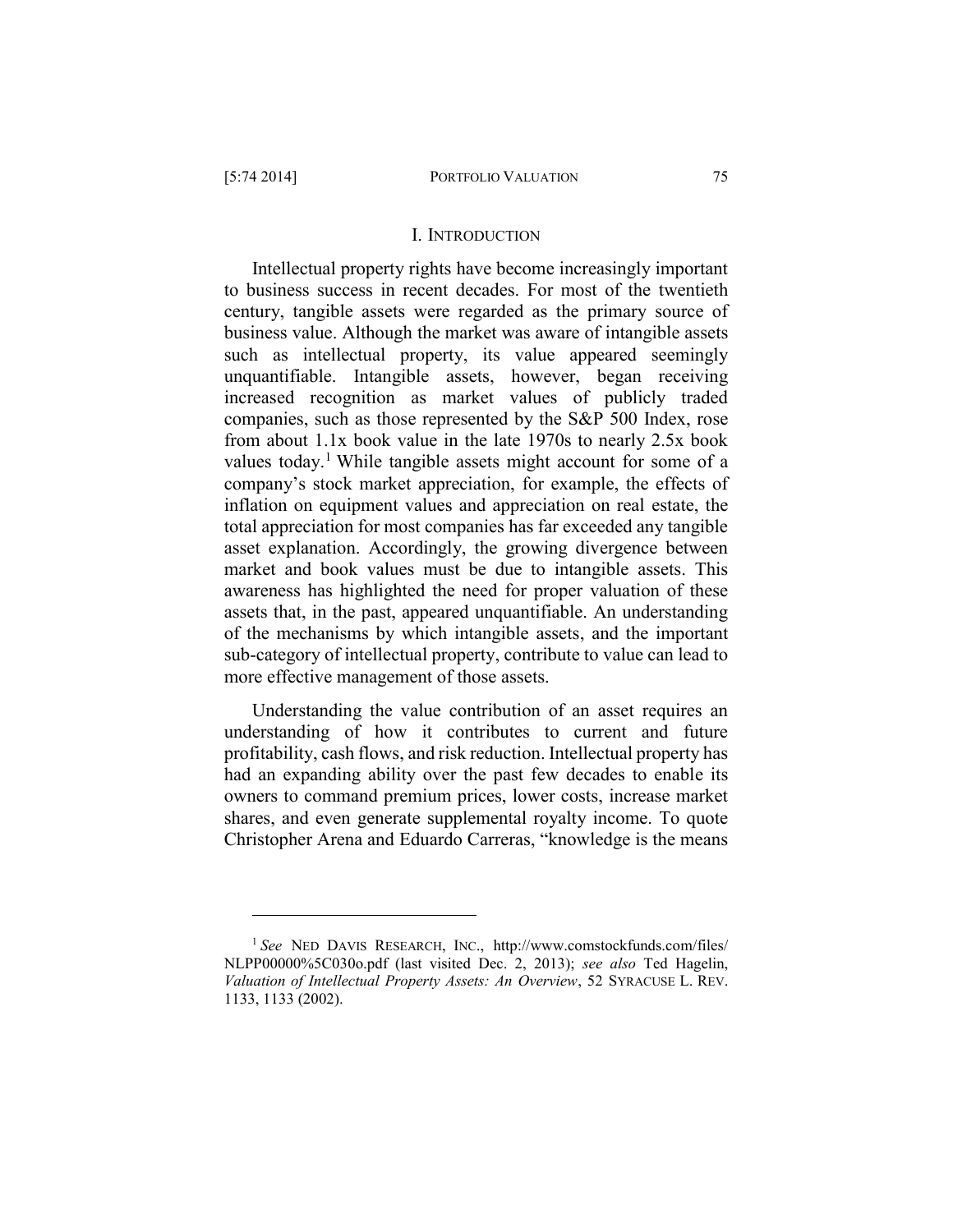for creating value . . . intellectual property is the means for extracting that value $"2$ 

This article begins by highlighting the differences between tangible and intangible assets, as well as the major types of intangible assets. Part III provides market evidence of the substantial effects that intangible assets (specifically, intellectual property) can have on the value of a business. Part IV outlines standard approaches for valuing intellectual property. Part V discusses common situations when intellectual property valuations are performed and management considerations regarding when and how those actions are performed. This article concludes by re-affirming the need to understand value to effectively manage intellectual property portfolios.

# II. TANGIBLE ASSETS, INTANGIBLE ASSETS, AND INTELLECTUAL **PROPERTY**

Assets of a business can be generally categorized as either tangible or intangible. Tangible assets are comprised of physical and financial assets. Physical assets include, for example, manufacturing equipment, buildings, land, and inventory. Examples of financial assets include cash, marketable securities, and accounts receivable. Intangible assets are, of course, all assets that are not tangible.

Some intangible assets are considered "identifiable" because the benefits from such assets can be isolated and separately valued. Most identifiable intangible assets, such as patents, are considered to have a finite life, but some, such as a trademark, may be expected to have value indefinitely—if properly maintained.

An important class of identifiable intangible assets relates to relationships, including: contractual rights and non-contractual

<sup>&</sup>lt;sup>2</sup> CHRISTOPHER M. ARENA  $&$  EDUARDO M. CARRERAS, THE BUSINESS OF INTELLECTUAL PROPERTY 23 (Oxford University Press 2008).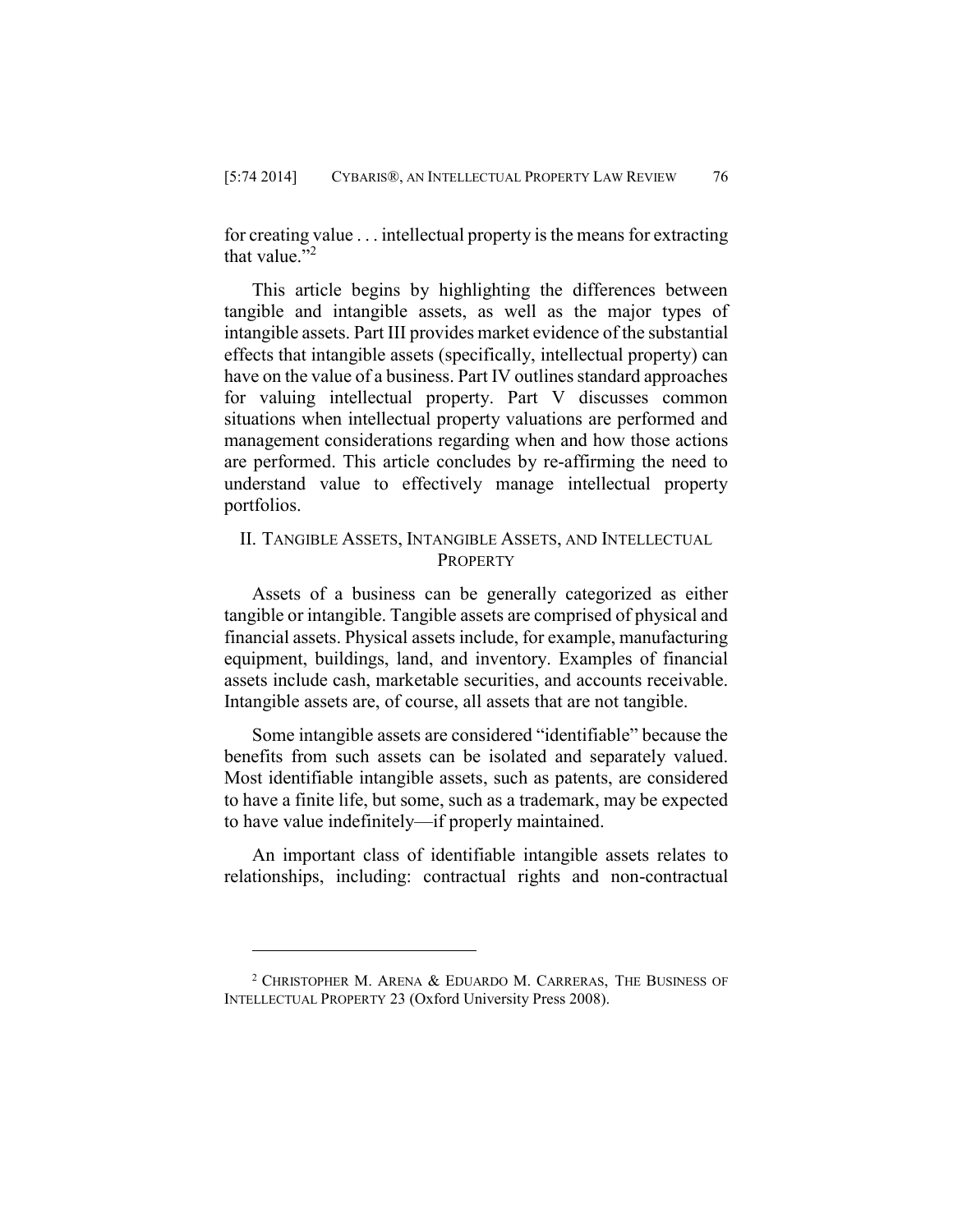relationships with customers, suppliers, employees,<sup>3</sup> government entities, and others.

Another general category of identifiable intangible assets is, of course, intellectual property: patents, trade secrets (know-how, recipes, etc.), trade names, trademarks and copyrighted materials (software, movies, drawings, etc.). The value of intellectual property assets derive from, and are enhanced by, their statutory recognition and legal protection.

A final general category of intangible assets, commonly known as goodwill, relates to the synergies from the assemblage of tangible and identifiable intangible assets. <sup>4</sup> Goodwill may allow the company to realize enhanced profits relative to what a competitor could realize from the same asset.<sup>5</sup> For example, a new product design launched using a well-known trade name and backed by a

<sup>&</sup>lt;sup>3</sup> CODIFICATION OF ACCOUNTING STANDARDS AND PROCEDURES, Business Combinations No. 805, § 805-22-55 (Fin. Accounting Standards Bd. 2013). For financial reporting purposes under U.S. Generally Accepted Accounting Standards (GAAP), relationships with employees of an acquired entity are commonly valued as an identifiable intangible asset known as "workforce-inplace" and then included with the total reported goodwill. Non-compete agreements with employees might also be separately valued and amortized over their expected remaining life.

<sup>4</sup> Note that the term "goodwill" may have different meanings in different contexts. While GAAP accounting considers the value of a trademark to be distinct from a business entity's goodwill, trademark law often refers to the goodwill of a mark. *See* Robert G. Bone, *Hunting Goodwill: A History of the Concept of Goodwill in Trademark Law*, 86 B.U. L. REV. 547, 548–49 (2006). The goodwill of an entity is most often valued using a residual method; the difference between the value of the whole and the sum of the values of the specifically identified assets is considered to be goodwill. *See id.* at 570–72.

<sup>&</sup>lt;sup>5</sup> The concept of the identity of the alternative buyer varies based upon the standard of value that is used in a valuation. For example, the Internal Revenue Service recognizes a "hypothetical buyer" under the fair market value standard. The U.S. GAAP recognizes a "market participant" under the fair value standard used for financial reporting purposes. Other standards, such as the value to a specific buyer (known as "investment value"), might be appropriate in other circumstances.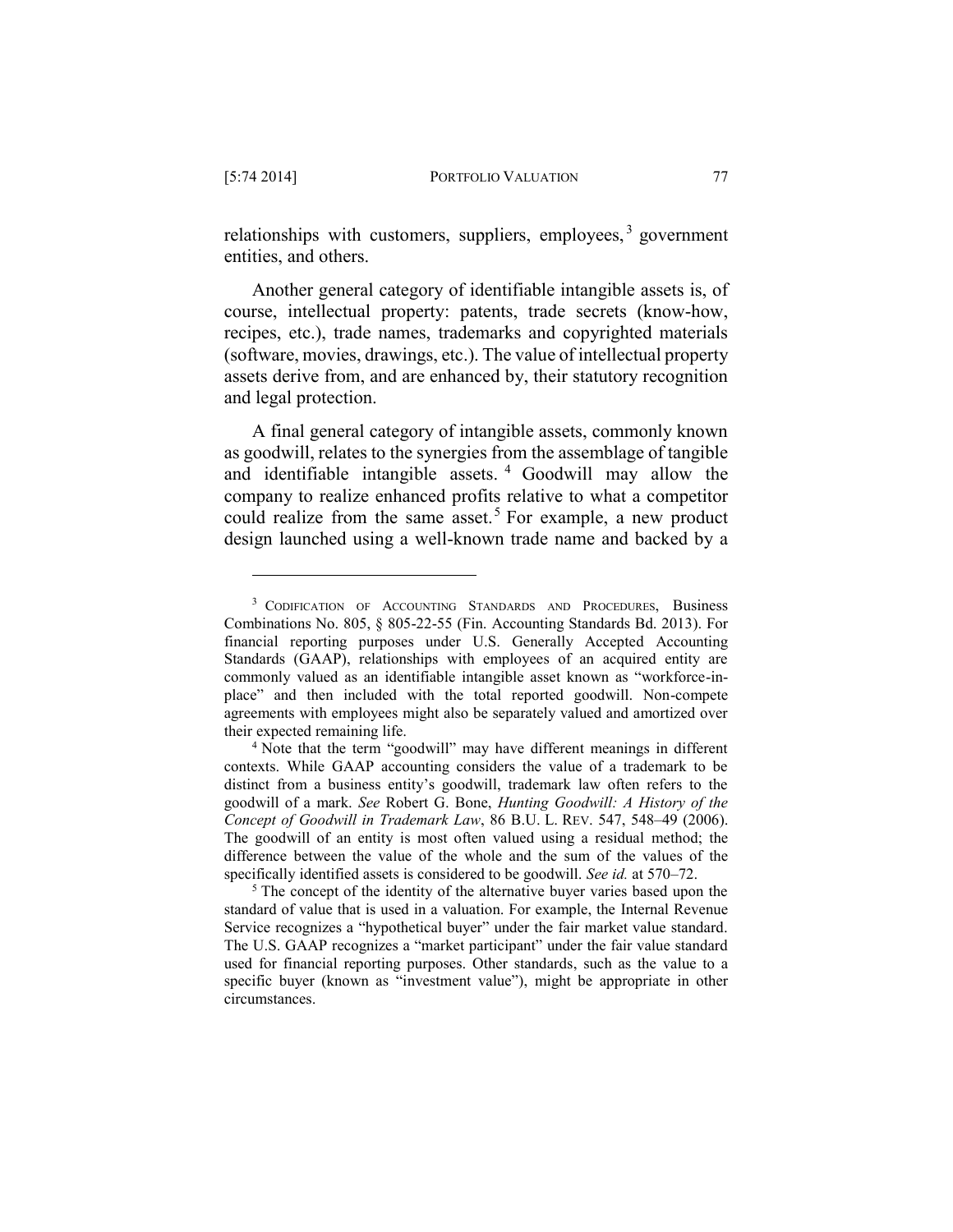strong patent portfolio might enable the owner to achieve faster market penetration and maintain a longer run of market dominance than an alternative owner with a strong trade name but without patent protection.

Likewise, the strength of the assemblage of assets impacts the owner's ability to create future identifiable intangible assets to replace existing assets that become obsolete or lost. Ongoing research and development efforts can lead to new invention disclosures and become a part of tomorrow's patent portfolio. An entity's sales force could add new customers to replace the attrition of existing customers. Future brand launches may add a new group of loyal customers. Thus, goodwill—often referred to as "going concern value"—captures expectations related to the company's ability to create new identifiable intangible assets in the future.

An important distinction between intellectual property and other intangible assets relates to their abilities to be leveraged. The financial benefits of intangible assets that are not intellectual property are usually limited to use in the owner's business or by selling the business as a whole to a third party.<sup>6</sup> By contrast, the legal rights attached to intellectual property enable it to be commercialized outside the scope of the business enterprise that owns it, as well as used in the owner's business.<sup>7</sup> Thus, intellectual property has a greater ability to be leveraged.

<sup>6</sup> L.M. BROWNLEE, ASSETS & FINANCE: AUDITS AND VALUATION OF INTELLECTUAL PROPERTY  $\S$  6:7 (2013) (explaining that intangible assets like goodwill, a trained or assembled workforce, or a customer contract, typically cannot be commercialized outside of the business that owns or operates them because owners and third party operators cannot share the same assembled workforce or the same customer contract at the same time).

<sup>7</sup> *Id.*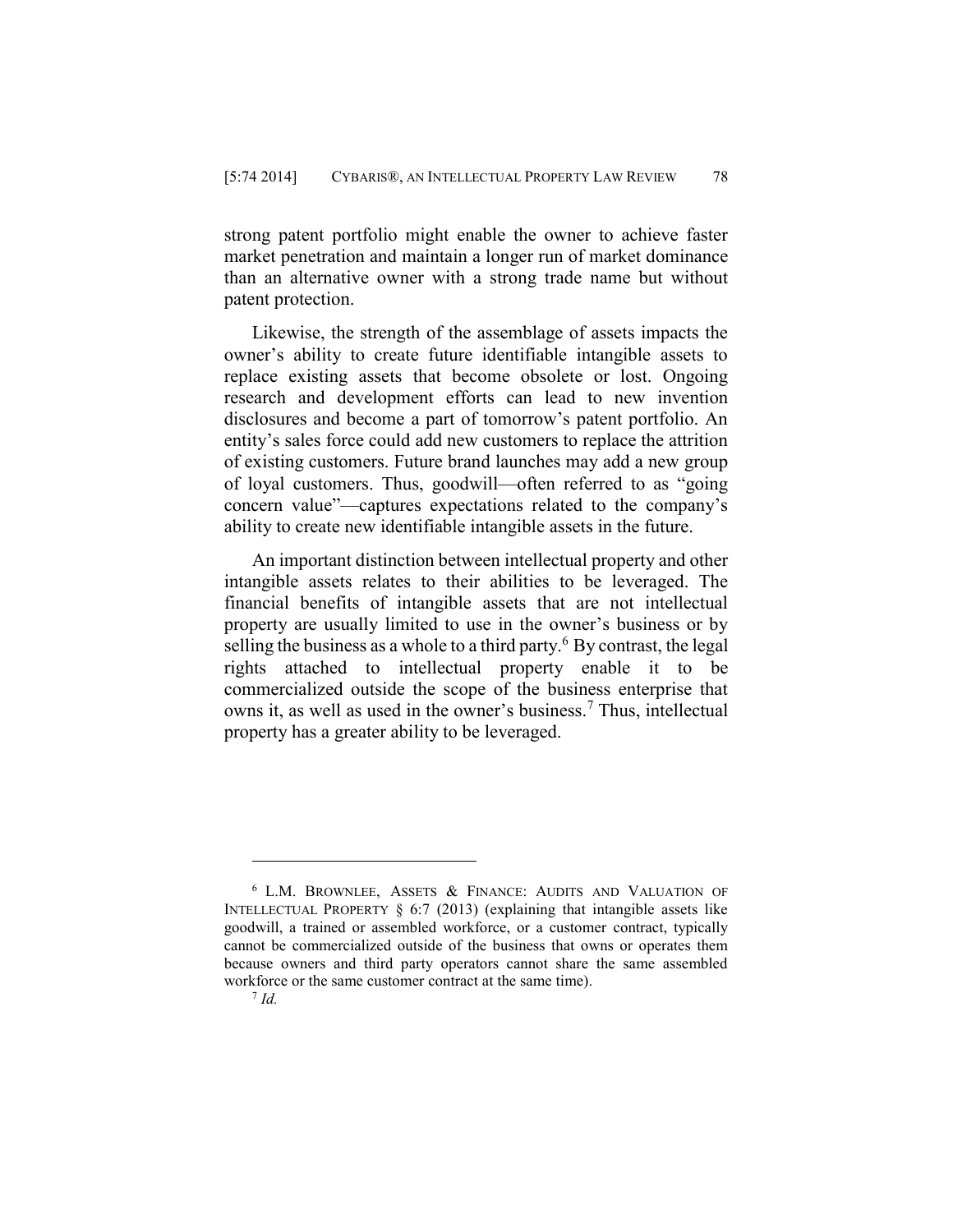# III. MARKET EVIDENCE OF THE IMPORTANCE OF INTELLECTUAL **PROPERTY**

Market evidence suggests that intangible assets, particularly intellectual property, account for a significant portion of most publicly traded companies' value. An indication of intangible asset value is the ratio of market value of invested capital to tangible book value of invested capital (M-TBV). While this ratio is similar to the stock market price-to-book ratio, the M-TBV ratio is less prone to the influence of other factors. $8$ 

To understand the M-TBV ratio, first consider the value of a 20 year U.S. Government T-Bond (Bond A). If Bond A has a face value of \$1000, issues at par and has a coupon rate of 3%, the buyer is investing \$1000 today in exchange for the promise to receive two \$15 checks from the U.S. Treasury each year for the next twenty years and a check of \$1000 at the end of the twenty years. Fastforward five years into the future. If the market's required rate of return on that date for a 15-year T-Bond investment also happens to be 3%, then the investor could sell the remaining rights to those U.S. Treasury checks to a third party for \$1000. Therefore, on that date, the historical investment in Bond A would be \$1000 and the market value would be \$1000, and the M-TBV would be 1.0x.

Now consider, five years in the future, 15-year \$1000 T-Bonds are issuing at par with a coupon rate of 2%. Bond A would be worth more than \$1000 on that date because Bond A would still be getting two \$15 checks per year for fifteen more years, whereas, a new 15 year T-Bond would only have rights to two \$10 checks per year. In fact, Bond A would have appreciated by about 13% to \$1133. The decline in interest rates caused Bond A to appreciate in value. In the

<sup>8</sup> Such factors, as will be discussed later, include differences in financial leverage and differences in organic versus acquisition-related growth. Note also that the M-TBV is similar but not identical to Tobin's q. *See* William C. Brainard & James Tobin, *Pitfalls in Financial Model Building*, 58 AM. ECON. R. 99, 101 (1968) (introducing "Tobin's q," which is the ratio of the market value of an asset to its replacement value).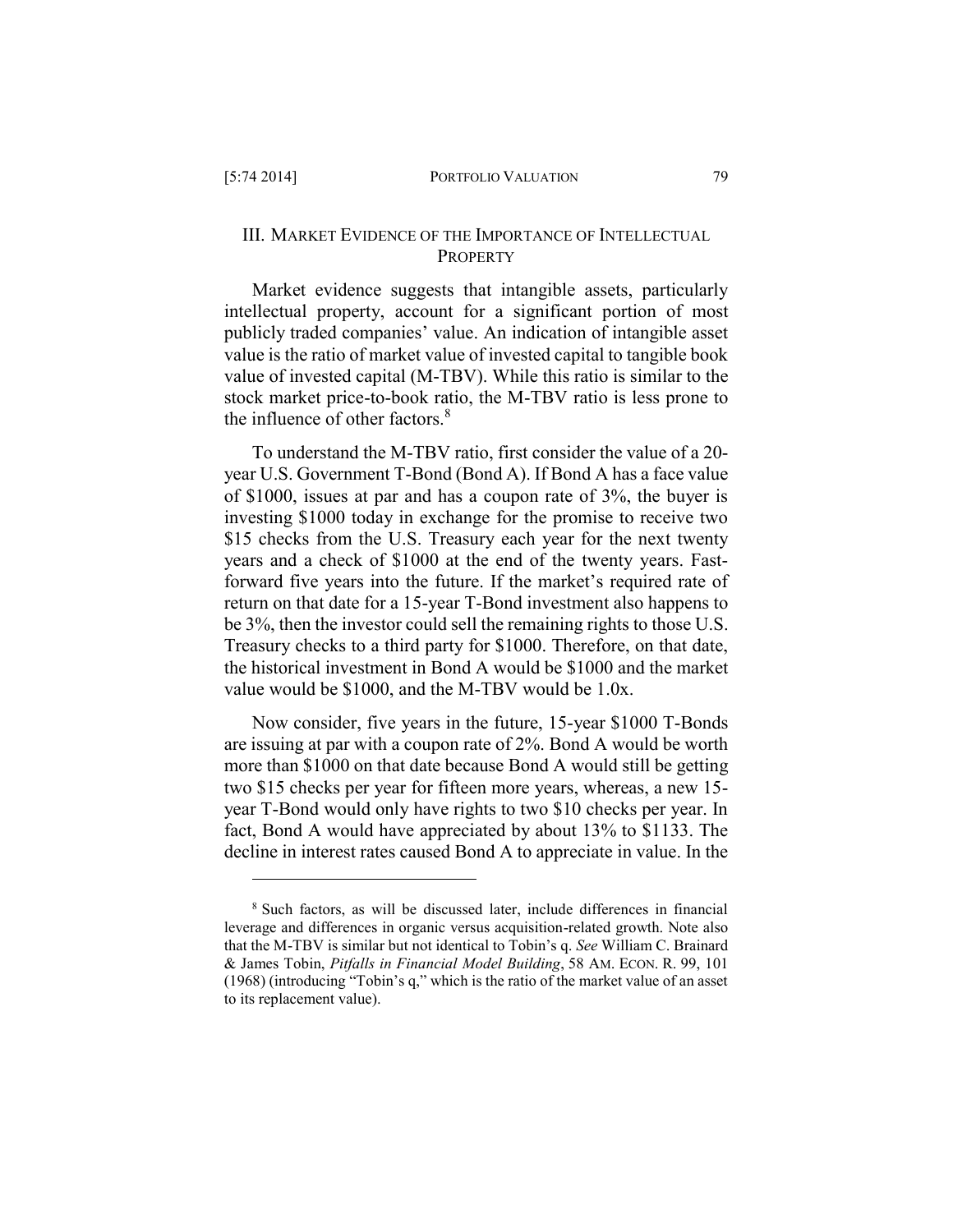1990s and earlier, the M-TBV ratio would have been 1.133x. More recently, GAAP rules have changed so that the book value of Bond A would periodically be "marked-to-market." The \$133 appreciation would instead be recorded as income and the T-Bond book value would be reset to match its new market value at \$1133. Thus, new GAAP "mark-to-market" rules force the M-TBV ratio to remain at 1.0x for this type of asset.

Next, consider the case of investing in a CNC laser cutting machine that costs \$10,000. The buyer would expect to get future economic benefits equivalent to \$10,000 plus some rate of return on the investment—perhaps at an after-tax rate of 8% per year. If the buyer expects to get steady use of the equipment for five years and then scrap it for no value—and if the equipment is depreciated at a straight-line rate that matches its usefulness, and if there is no unexpected obsolescence or change in interest rates—then its book value in two years (net of depreciation) of \$6000 should approximate its resale (i.e., market) value. Its M-TBV would equal 1.0x. In other words, the owner could transfer (i.e., sell) the remaining benefits from the machine to another buyer at book value. Note that, under GAAP, book value would remain at its historical acquisition cost net of depreciation because these types of assets are generally not marked-to-market unless the value declines substantially. While it is possible that changes in interest rates or unexpected obsolescence could cause the resale value of the machine in two years to be greater or less than its \$6000 book value, so that its M-TBV is greater than or less than 1.0x, it is unlikely that it would be worth two or more times that amount.

Now take a construction company that only does competitive bid work for the government; the government has to take the lowest qualified bid and relationships do not matter. The company draws union workers as needed from the local union hall, has no significant employee relationships, has no unique processes or management skills, and distributes earnings to owners when made. The book value of such a company would primarily consist of working capital, equipment, and possibly a headquarters building. Because this is a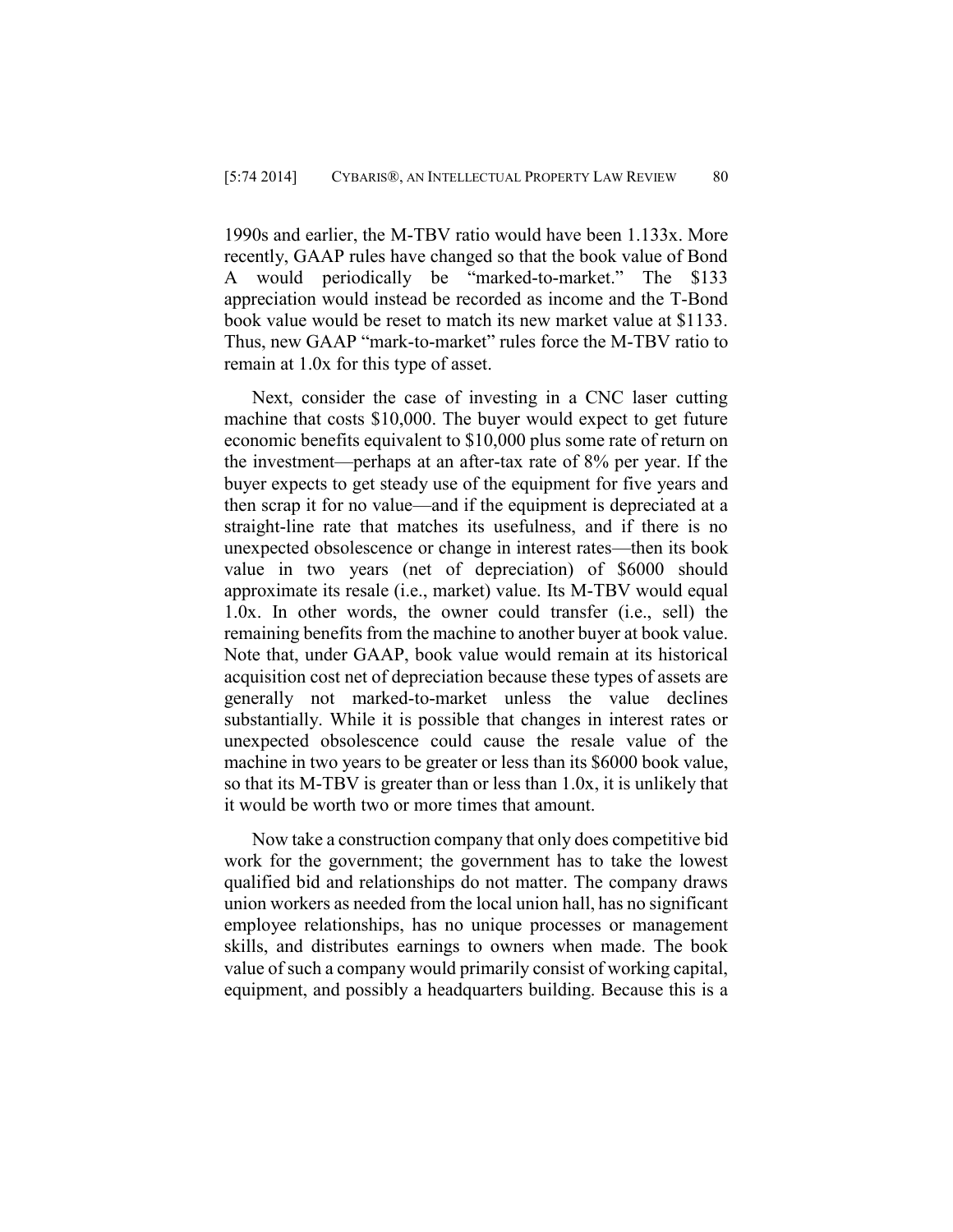company with few relationships or other sources of intangible value, its market value would be approximately equal to its book value, except to the extent inflation or other factors had impacted the resale value of its tangible assets. In other words, there may be little or no goodwill (also referred to as "blue sky") or identifiable intangible asset value for such a company, and the M-TBV ratio would be approximately 1.0x. Companies such as this do exist and evidence of their market value is apparent when they are acquired for 1.0x their net book value. These companies are usually privately held.

Compare the competitive bidding construction company to a construction company operating in a niche where relationships and know-how matter, for example, when building complex projects such as dams, nuclear plants, and skyscrapers. Being successful in that niche requires a talented team of designers, engineers, project managers, and business developers. Relationships with customers, suppliers, employees, governmental entities, and bankers are key assets. Software tools, drawings, databases, and production processes are also likely to be key proprietary assets. Trade names may help sway stakeholders, as well. Such a company would likely be worth substantially more than the value of its tangible assets (i.e., have an M-TBV well over 1.0x). The difference between market value and tangible book value might be a fair proxy for the value of the company's intangible assets. Figure 1 demonstrates these concepts, as well as several complexities, with just such a company: Jacobs Engineering.<sup>9</sup>

<sup>&</sup>lt;sup>9</sup> CUPITOR CONSULTING, ANALYSIS OF CAPITAL IQ DATA (2013).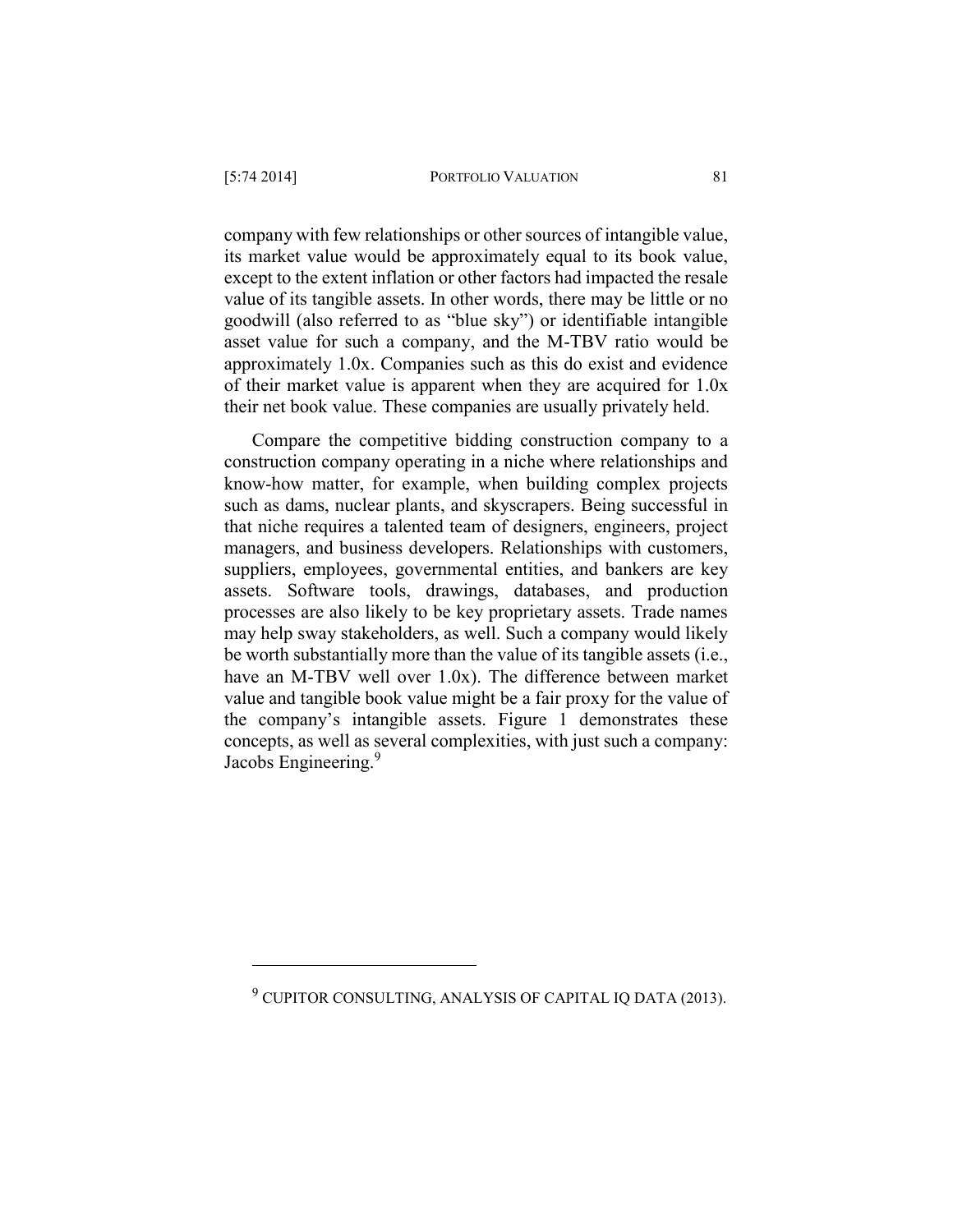

Figure 1: Jacobs Engineering: Intangible versus Tangible Invested Capital

### *Figure 1*

The lower layer of Figure 1 is the net book value of Jacobs Engineering's tangible assets, which averaged approximately \$2.3 billion during the quarter ending June 30, 2013. The market value of Jacobs Engineering's total invested capital (the net assets on which debt and equity capital providers jointly had claims) was about \$6.4 billion. About \$2 billion of this is the net book value of intangible assets that Jacobs Engineering has acquired during the past decade (the middle layer). The remaining \$2.1 billion difference (the top layer) is the difference between the market value of invested capital and the total book value of invested capital.

While this top layer may reflect some appreciation in the values of its tangible assets, the majority of this layer likely reflects intangible assets that have been created organically (as opposed to those purchased from others). In that case, total intangible value is approximately \$4.1 billion of the \$6.4 billion total value. Jacobs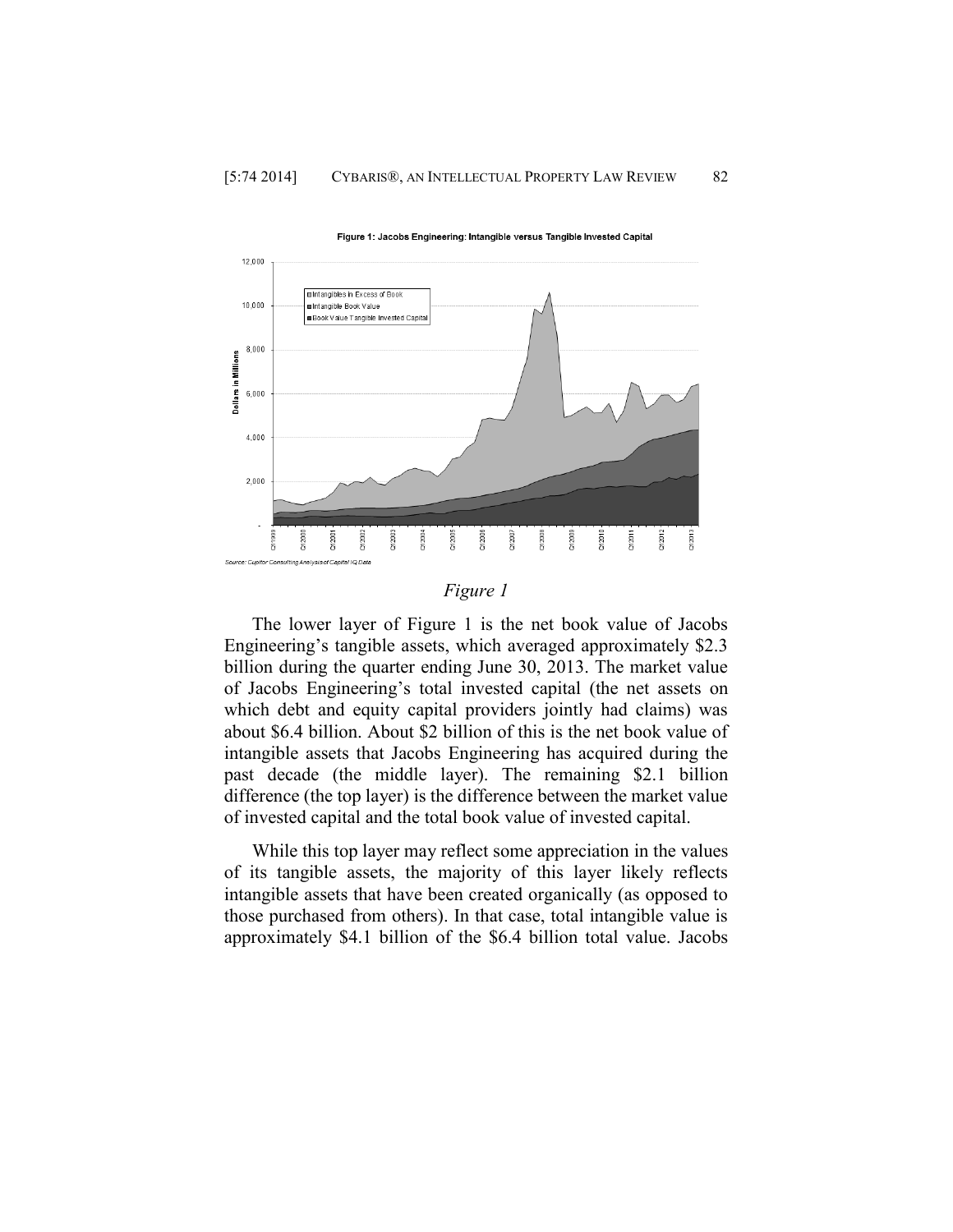Engineering's M-TBV ratio is 2.7x (\$6.4 billion divided by \$2.3 billion), as shown in Figure  $2^{10}$ 

The M-TBV ratio avoids two types of common distortions introduced by the price-to-book value of equity. Namely, comparisons using equity instead of total invested capital would require that debt be subtracted from both the numerator and denominator. All else being the same, the higher the leverage, the higher the multiple. Since we are focusing on intangible assets, and not the effects of financial leverage, the M-TBV avoids being distorted by differences in financial leverage between companies and across time. Another distortion avoided by the M-TBV is that it excludes the book value of purchased intangibles from the denominator, so that companies that grow by acquisitions will be comparable to those that primarily focus on organic growth.<sup>11</sup>

<sup>&</sup>lt;sup>10</sup> CUPITOR CONSULTING, ANALYSIS OF CAPITAL IQ DATA (2013).

<sup>11</sup> *See generally* CODIFICATION OF ACCOUNTING STANDARDS AND PROCEDURES, Business Combinations No. 730, § 730-10-05(2) (Fin. Accounting Standards Bd. 2013) (GAAP requires that most investments in organic growth of intangible assets be expensed as incurred, rather than recorded as an asset). These investments will tend to depress book value (converting cash-equivalent assets to assets with no book value), while the fruits of these investments (such as higher future profits and/or lower risk) will tend to increase market values. *See also* CODIFICATION OF ACCOUNTING STANDARDS AND PROCEDURES, Business Combinations No. 350, § 350-10-05 (Fin. Accounting Standards Bd. 2013) (there are a few exceptions such as software and movies, where investments can be capitalized and later amortized; intangibles that are acquired from others through, for example, purchase of a patent portfolio or purchase as a part of a business acquisition, will be recorded as an asset when acquired and will thus be part of book value).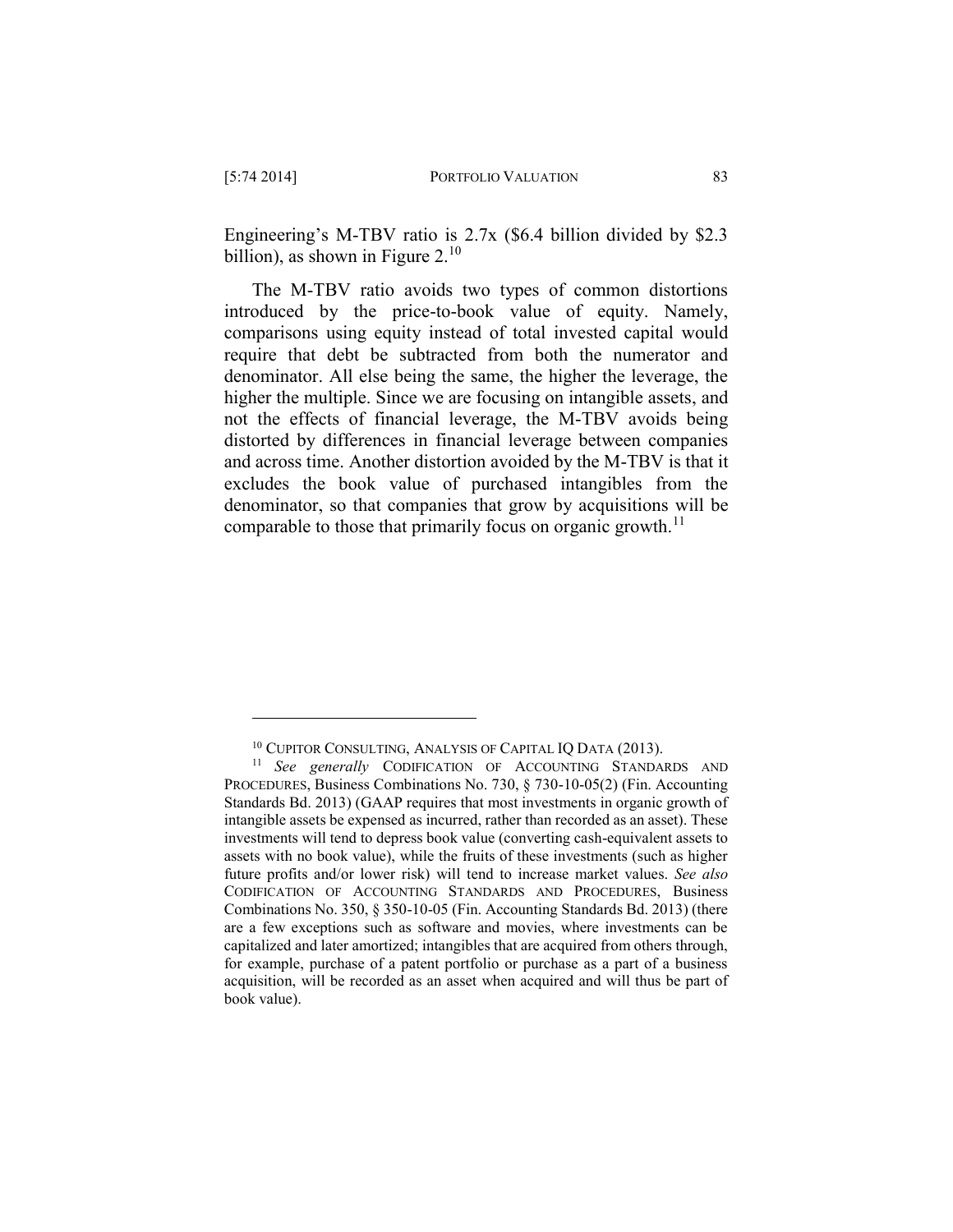

Figure 2: Jacobs Engineering M-TBV - Multiples of Tangible Invested Capital

#### *Figure 2*

Thus, a construction company able to handle large, complex infrastructure projects such as Jacobs Engineering is worth nearly 3x its tangible book value. The presence of significant intangible assets in this enterprise is also confirmed by the intangible assets it has acquired from others.

A final comment relates to the possibly irrational exuberance during 2007 that nearly evaporated as the Great Recession took hold in 2008, and Jacobs Engineering began experiencing cancellations in planned projects and diminished prospects. Jacobs Engineering's M-TBV reached as high as 8x at its peak. Similar explosions and collapses occurred between 1998 and 2001 and impacted companies such as Cisco, Oracle, and others involved in the Dot-Com run-up. Cisco and Oracle's M-TBV multiples reached as high 25x and 60x at their peaks versus 2.5x and 6.2x today, respectively. An underlying principal of business valuation is that valuation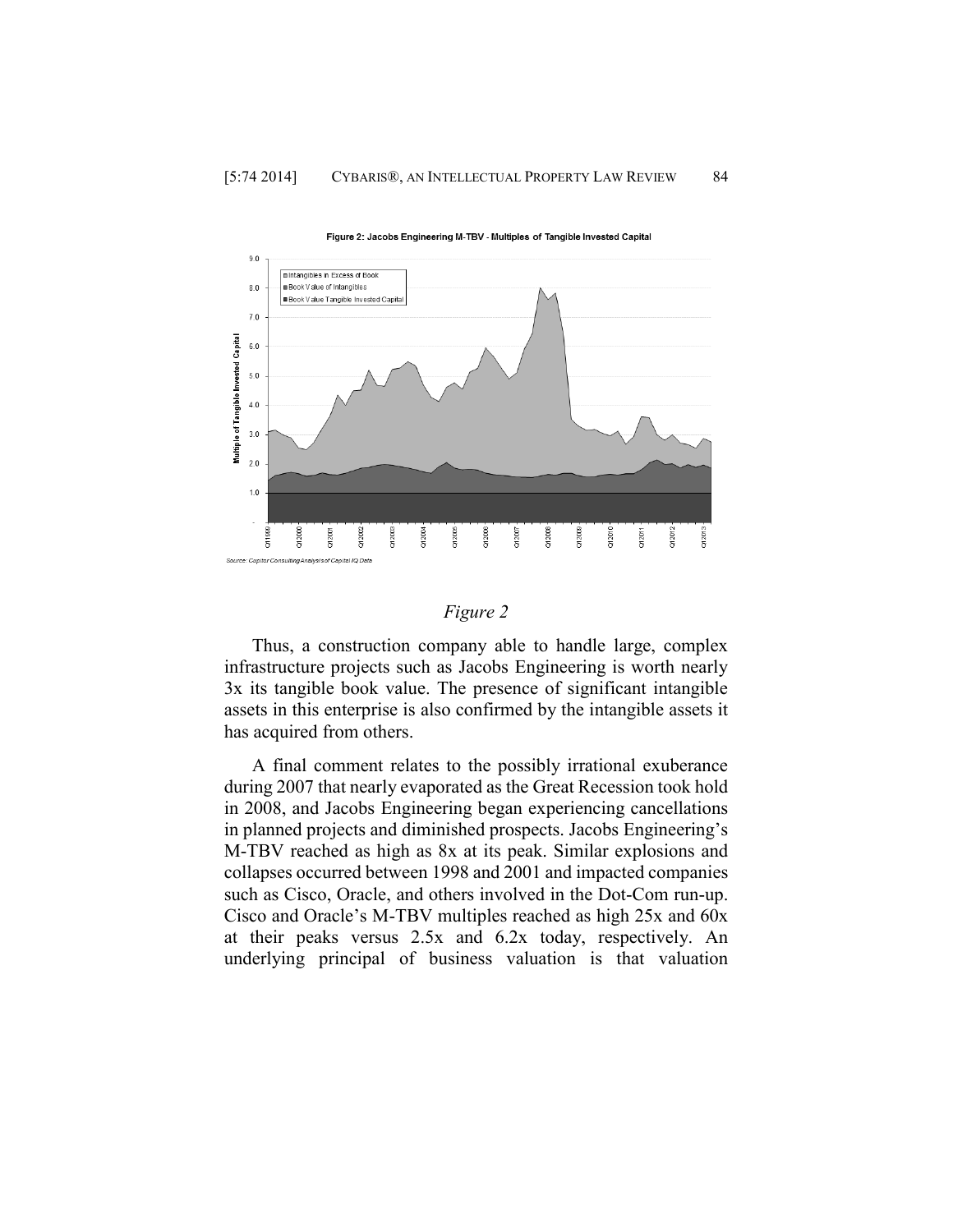incorporates expectations regarding the future. However, those expectations might not always be considered to be rational.<sup>12</sup>

# *A. Evidence of Branded Products' Intangible Leverage*

Below, Figure 3 demonstrates the impact branded products can have on valuation within the food industry.<sup>13</sup> As shown in the graph, companies that are more focused on commodity meat and grain products dominate the left side with lower multiples within the industry, whereas companies that are more focused on branded product portfolios have M-TBV multiples of 20x or more. For instance, ADM—which primarily sells commodity food products is worth just over 1x its tangible book value; companies with dominant global brands such as Nestlé, Hershey, Coca-Cola, Pepsi, Campbell's Soup and Smucker's are in the 5x to 8x range. The 10x plus M-TBV multiples belong to companies that manage portfolios of a wide range of brands—General Mills and Kraft stand out with M-TBV multiples of 25x or more.

These relationships suggest that brands can add considerable value to a company. While one immediately thinks of brands in relation to trade names and trademarks, the value of a brand can also draw from assets such as recipes (e.g., Coca-Cola), process patents, supply chain relationships (e.g., Wal-Mart), return policies (e.g., Sears' Craftsman Tools), creative workforce (e.g., Pixar), long-term customer contracts, distribution channels, and even tangible assets such as manufacturing facilities with substantial scale economies (e.g., Intel).

<sup>&</sup>lt;sup>12</sup> There is a considerable amount of research in progress in the area of "behavioral finance." This research is directed at understanding consumer attitudes and risk preferences in making economic decisions, as well as group economic behavior resulting from seemingly irrational viral transmission of ideas and fears.

<sup>&</sup>lt;sup>13</sup> CUPITOR CONSULTING, ANALYSIS OF CAPITAL IQ DATA (2013).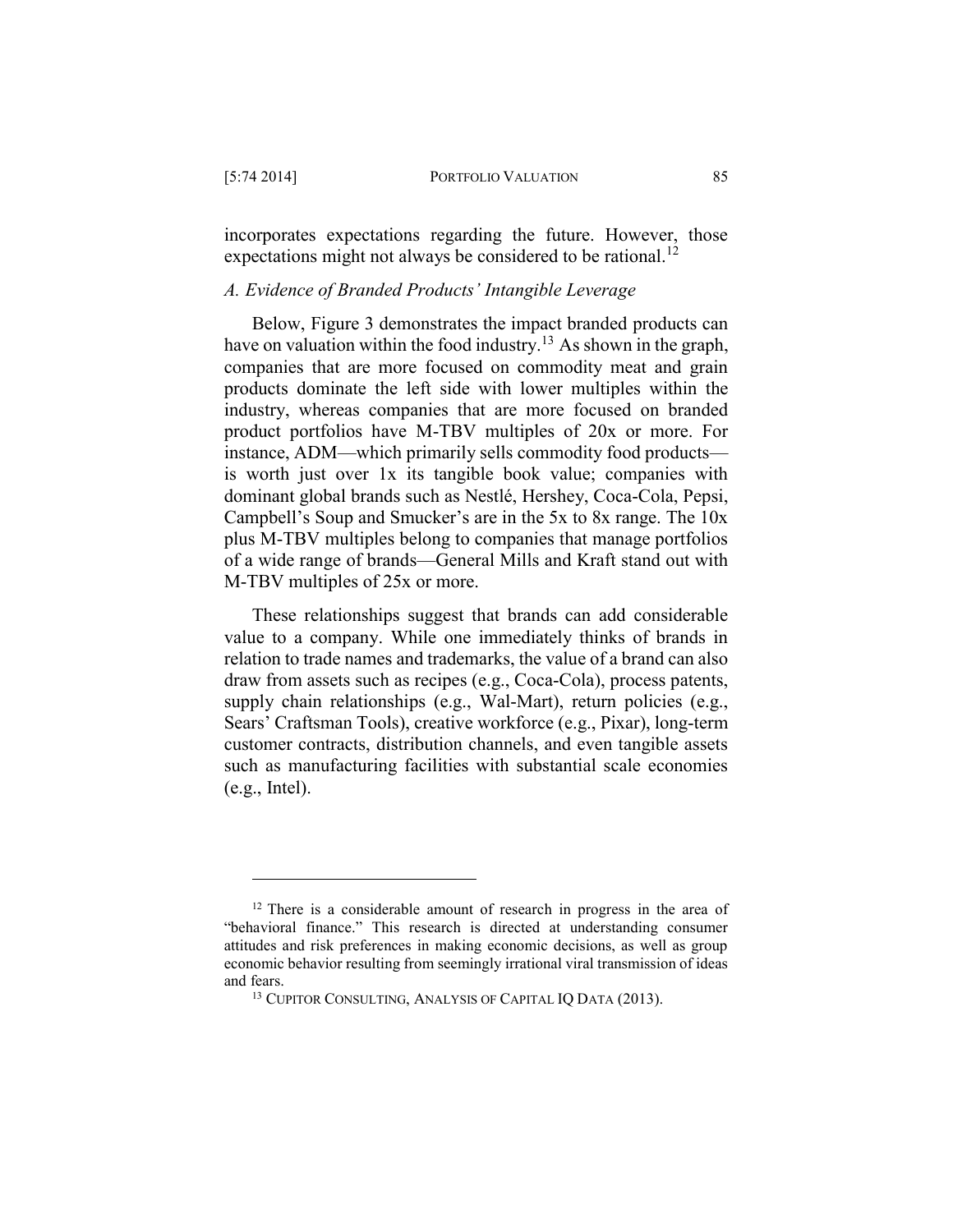



Below, Figure 4 shows additional detail regarding General Mills' historical performance.<sup>14</sup> In 1999, General Mills had a M-TBV of around 8x, which has risen to the range of 25–35x in recent years. Around 2001, General Mills nearly doubled in size with its acquisition of Pillsbury. At first, the total market value increased by approximately the purchase price and little synergistic value was achieved. Since 2010, however, continued growth in the top layer of Figure 4 shows organic growth in intangible value in excess of its purchased intangibles. During the past decade, total value has grown while the book value of tangible assets has declined. This has led to higher M-TBV multiples, demonstrating greater intangible leverage.

Such leverage could come from several sources, such as a decision to outsource more production to other companies that, for

<sup>&</sup>lt;sup>14</sup> CUPITOR CONSULTING, ANALYSIS OF CAPITAL IQ DATA (2013).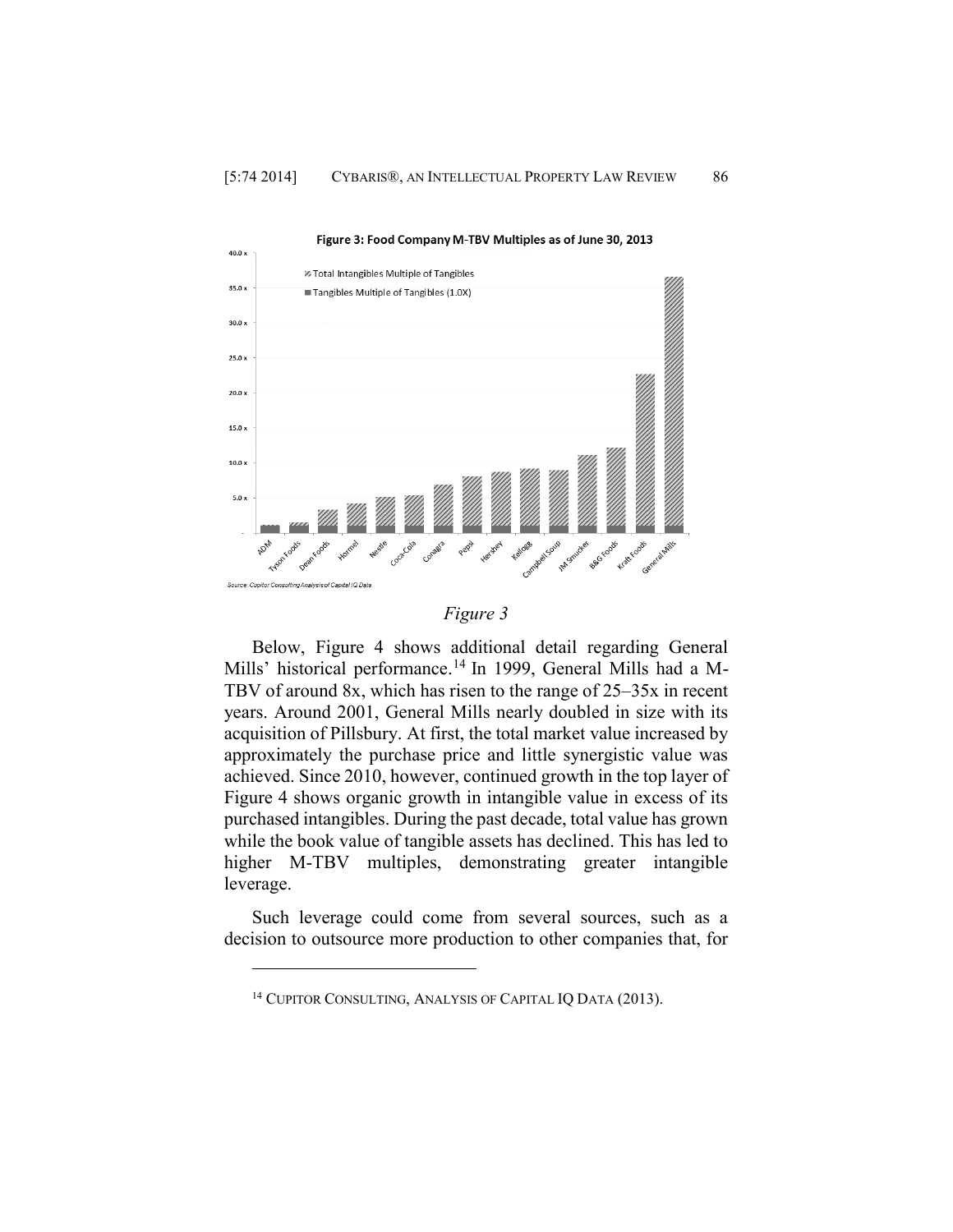example, are foreign or private-equity backed. It could come from increased licensing revenues that do not require additional tangible assets. Another source could be relative increases in profit per unit from price increases enabled by, for example, better tasting recipes or increased customer loyalty to a brand. Increases in profit per unit could also come from cost savings such as efficiencies realized from process know-how or patents. Each of these possible sources point to different intangible assets. Identifying the identity and value contribution from each of the sources can help management determine future strategies and direct future investments in creating intellectual property and other intangible assets.

#### Figure 4: General Mills: Intangible versus Tangible Invested Capital 40,000 35,000 **OIntangibles in Excess of Book** mintangible Book Value ■Book V alue Tangible Invested Capital 30,000  $\begin{array}{l} \underline{\text{min}} \\ \underline{\text{min}} \\ \underline{\text{min}} \\ \underline{\text{min}} \\ \underline{\text{min}} \\ 20,000 \\ \end{array}$ 15,000 10,000  $5,000$ 2004 **DI0200** X12008  $200$  $2001$ **DUCK** CA 2003  $Q12005$  $2007$  $2005$  $201$  $2011$ CR.  $n201$ ਨੋ Source: Cupitor Consulting Analysis of Capital IQ Data

*Figure 4*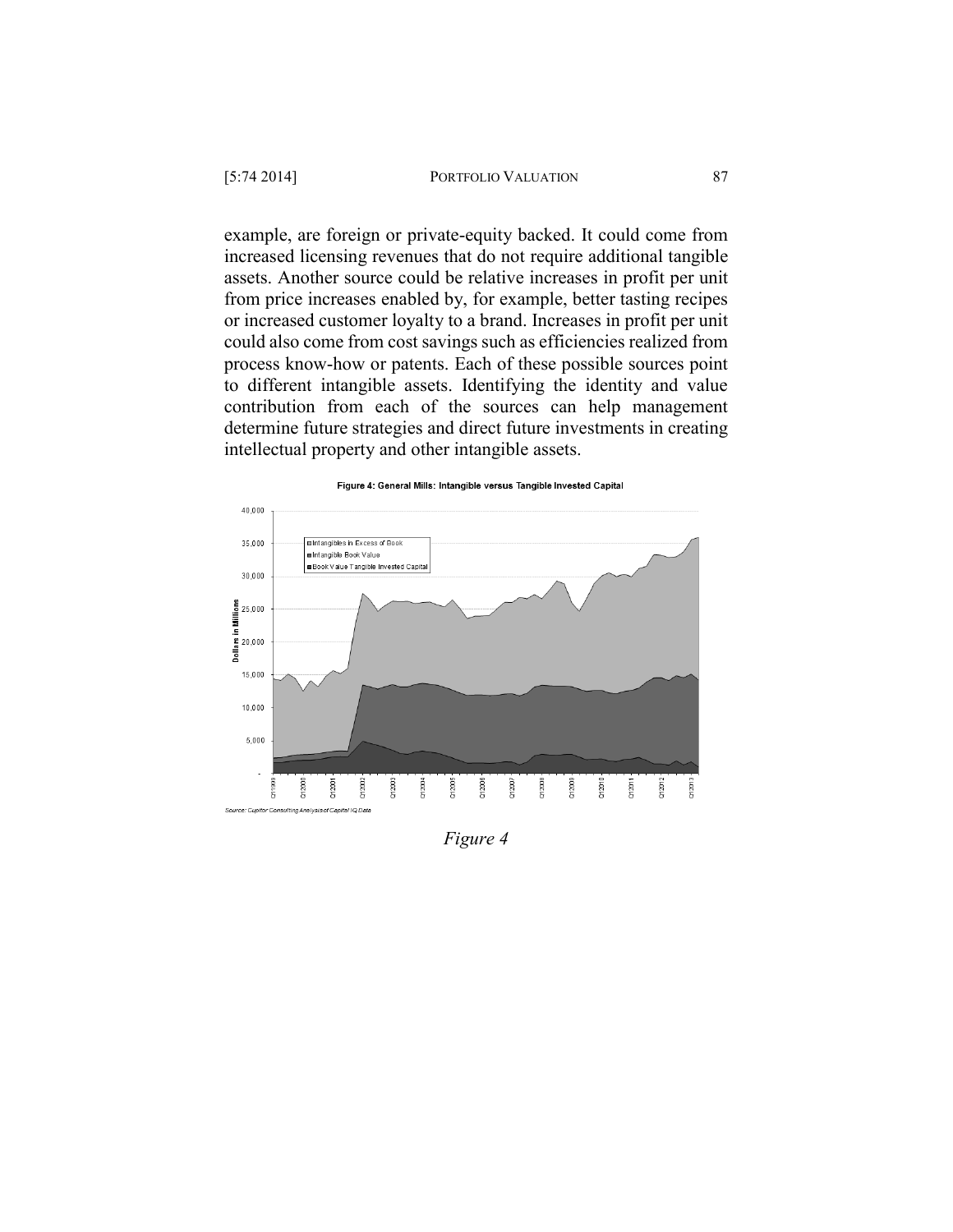



Above, Figure 5 shows the M-TBV multiples of various companies within retail and consumer services industries. <sup>15</sup> JC Penney is valued at nearly 1x tangible assets as it struggles, less than successfully, to redefine the future of department stores. Wal-Mart's total value is just under 3x its tangible book value, just ahead of its closest competitor, Target. Both companies have substantial investments in tangible assets. In contrast, Amazon, at 17x, has achieved the success that many companies sought during the techbubble of the late 1990s without retail bricks and mortar stores. McDonalds has trailed Starbucks for years except for a brief period when it introduced espresso drinks and caught Starbucks off-guard. Note that the majority of the intangible assets in the retail/consumer services group were developed organically.

<sup>&</sup>lt;sup>15</sup> CUPITOR CONSULTING, ANALYSIS OF CAPITAL IQ DATA (2013).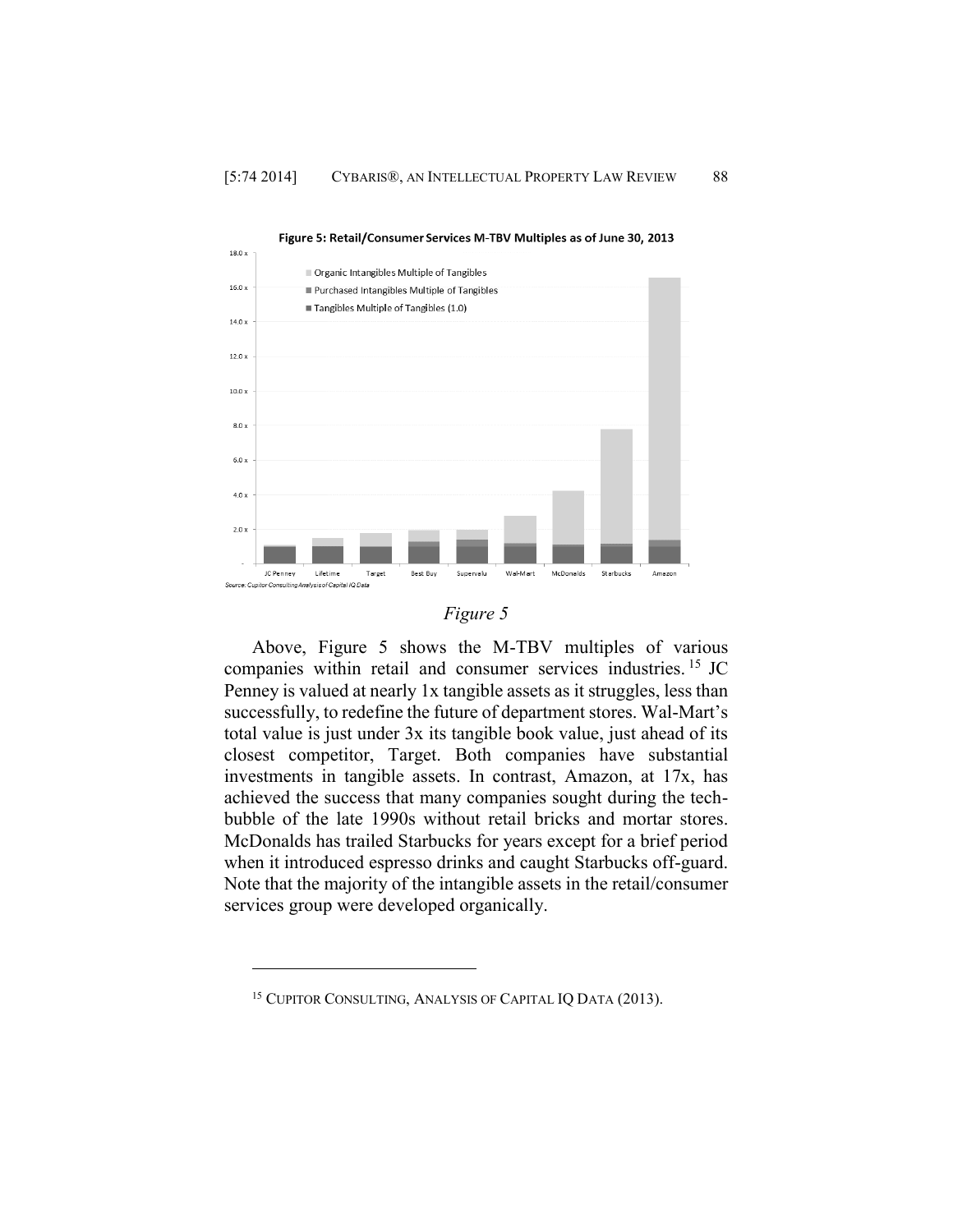Below, Figure 6 contains a group of high-tech companies, spanning several industries. <sup>16</sup> These M-TBV multiples are surprisingly low considering the strong patent and trademark portfolios of these companies. Software companies such as Apple, Microsoft, and Oracle are in the 4–7x range, which is similar to the dominant branded food companies. Medical device companies such as Medtronic and St. Jude are between 3.5x and 4.0x, but have fallen steadily over the last eight years or so, from 8x or more. While they both have nearly doubled their tangible assets during that time, their intangible values have remained flat or declined. Pentair and Ecolab have recently completed acquisitions that caused both to near double in size, which included substantial acquired intangible assets.





General Electric has a surprisingly low multiple given its widely known name and perceived strong technology base. While it had an

<sup>16</sup> CUPITOR CONSULTING, ANALYSIS OF CAPITAL IQ DATA (2013).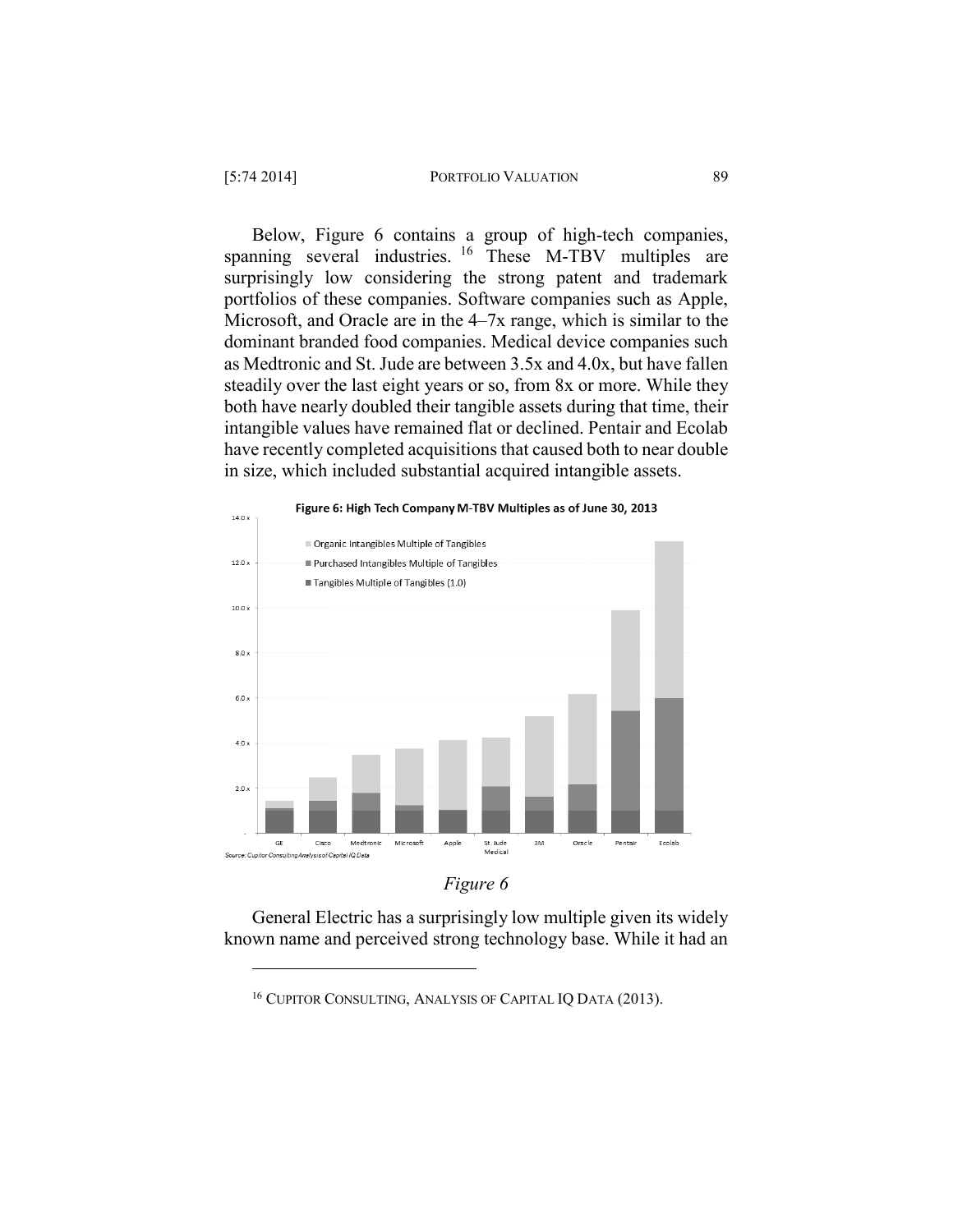M-TBV multiple of just over 3x in 2000, it has since declined to less than 1.5x and has a total invested capital value today of only about two-thirds of its 2007 peak.

Apple is noteworthy in this group as having grown almost entirely organically. Apple is considered by some experts to be the strongest brand in the world<sup>17</sup>—with a strong patent portfolio to boot. Yet its M-TBV is only around 4x (down from a range of 6– 10x while Steve Jobs was at its helm). Its intangible assets represent 75% of its total value, or around \$380 billion of half a trillion dollars as of mid-year 2013. While the value of its intangible assets has doubled in the last three years, it has experienced a tripling of tangible assets in the same time period, causing its M-TBV to decline. <sup>18</sup> Recent developments, such as new competition in product categories that Apple had defined, the much-publicized Samsung-Apple patent battles and market concerns regarding the company's ability to innovate after Steve Jobs' passing, make management of its intellectual property a job like no other.

# IV. COMMON APPROACHES TO INTELLECTUAL PROPERTY VALUATION

# *A. Valuation of Intellectual Property Compared to Other Assets*

Valuing intellectual property can be more challenging than valuing tangible assets because of intellectual property's inherent uniqueness. That is, intellectual property is granted legal protection only where it is sufficiently distinct from other types of property before it. Most intellectual property is sold either in a private exchange or as a part of an assemblage of assets. Terms and conditions of these transactions vary widely and details of

<sup>&</sup>lt;sup>17</sup> For example, Interbrand ranks Apple as the number 1 global brand in 2013. *See Best Global Brands 2013*, INTERBRAND, [http://www.interbrand.com/en/Best-](http://‌/‌www.interbrand.com/‌en/‌Best-Global-Brands/‌2013)[Global-Brands/2013](http://‌/‌www.interbrand.com/‌en/‌Best-Global-Brands/‌2013) (last visited Jan. 2, 2014).

<sup>&</sup>lt;sup>18</sup> While some of the tangible asset growth occurred in accounts receivable and equipment, most occurred in marketable securities from cash flows not reinvested or distributed to shareholders.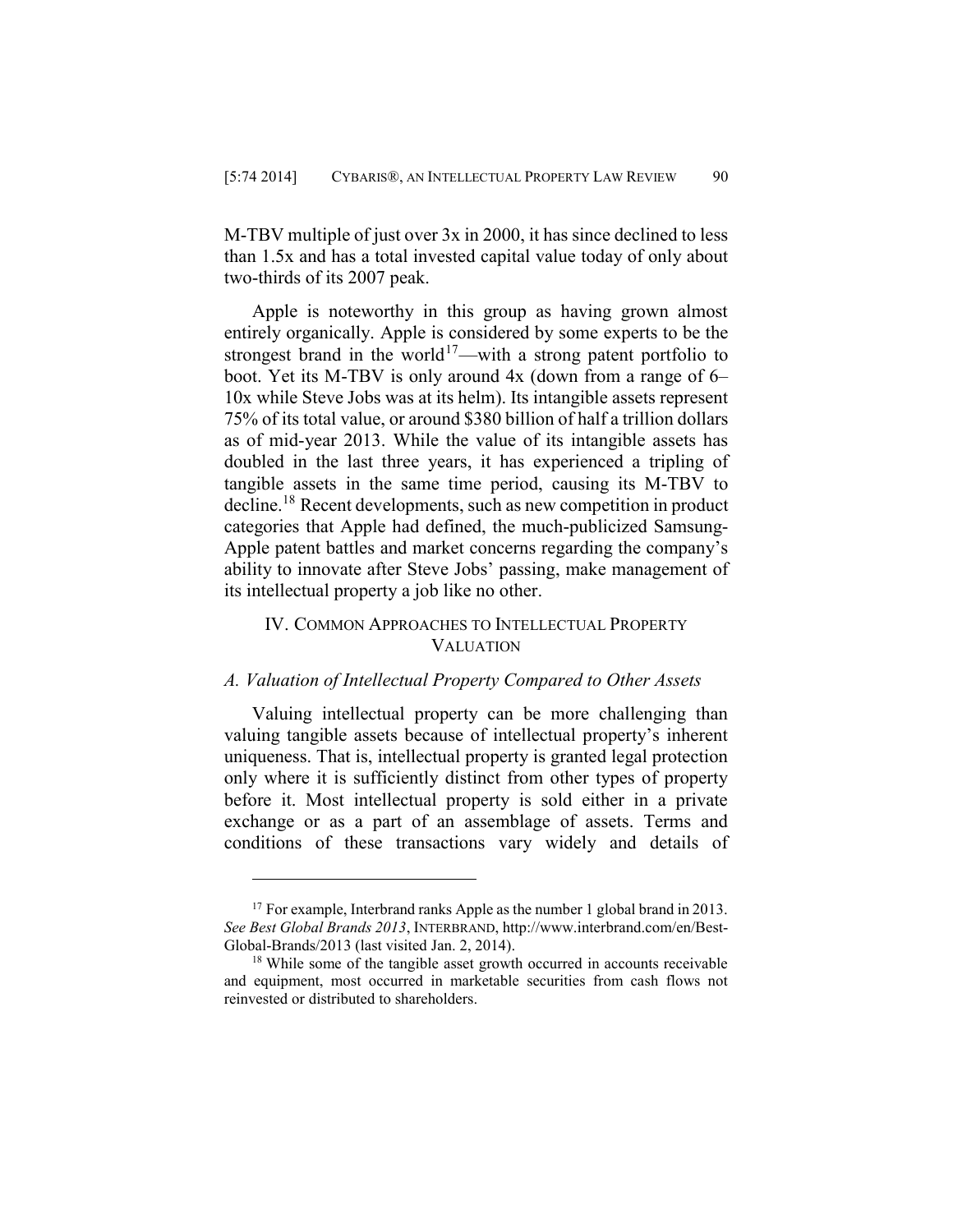transactions involving intellectual property are rarely available to the public. None of this, however, should minimize the importance of properly valuing intellectual property.

### *B. Common Approaches to Value Intellectual Property*

Three general approaches are ordinarily considered in valuing any asset, including intellectual property assets. These are: the market approach, the income approach, and the cost approach. Within each approach, there may be several applicable methods. Some methods are considered to be a hybrid of two approaches for instance, the relief from royalty method combines elements of the income and market approaches. Each approach attempts to arrive at a reasonable indication of value for the intellectual property.

As mentioned previously, value is ultimately forward looking as seen through the eyes of a purchaser and/or owner. At the same time, most valuation approaches use information from the past as a departure point in gauging the future. A valuation analyst may choose to use one or several approaches depending upon their relevance to the subject asset under the premise<sup>19</sup> and standard of value,<sup>20</sup> as well as the information available for application of each approach. Contrasting and reconciling multiple approaches can be helpful in drawing a conclusion as to the intellectual property's value.

# 1. Market Approach

 $\overline{a}$ 

The market approach seeks to determine the amount others would pay for the subject asset by using information regarding past transactions in the same or similar assets. The market approach is most applicable where an active market exists with sufficiently

<sup>&</sup>lt;sup>19</sup> The premise of value for the assignment might assume that the asset is used as a part of a going concern. An alternative premise of value might be a distressed sale as part of a forced liquidation proceeding.

<sup>20</sup> *See* L.M. BROWNLEE, *supra* note [5](#page--1-10) (the standard of value might be fair market value, fair value for financial reporting purposes, fair value under minority shareholder statutes, investment value to a specific owner, or others).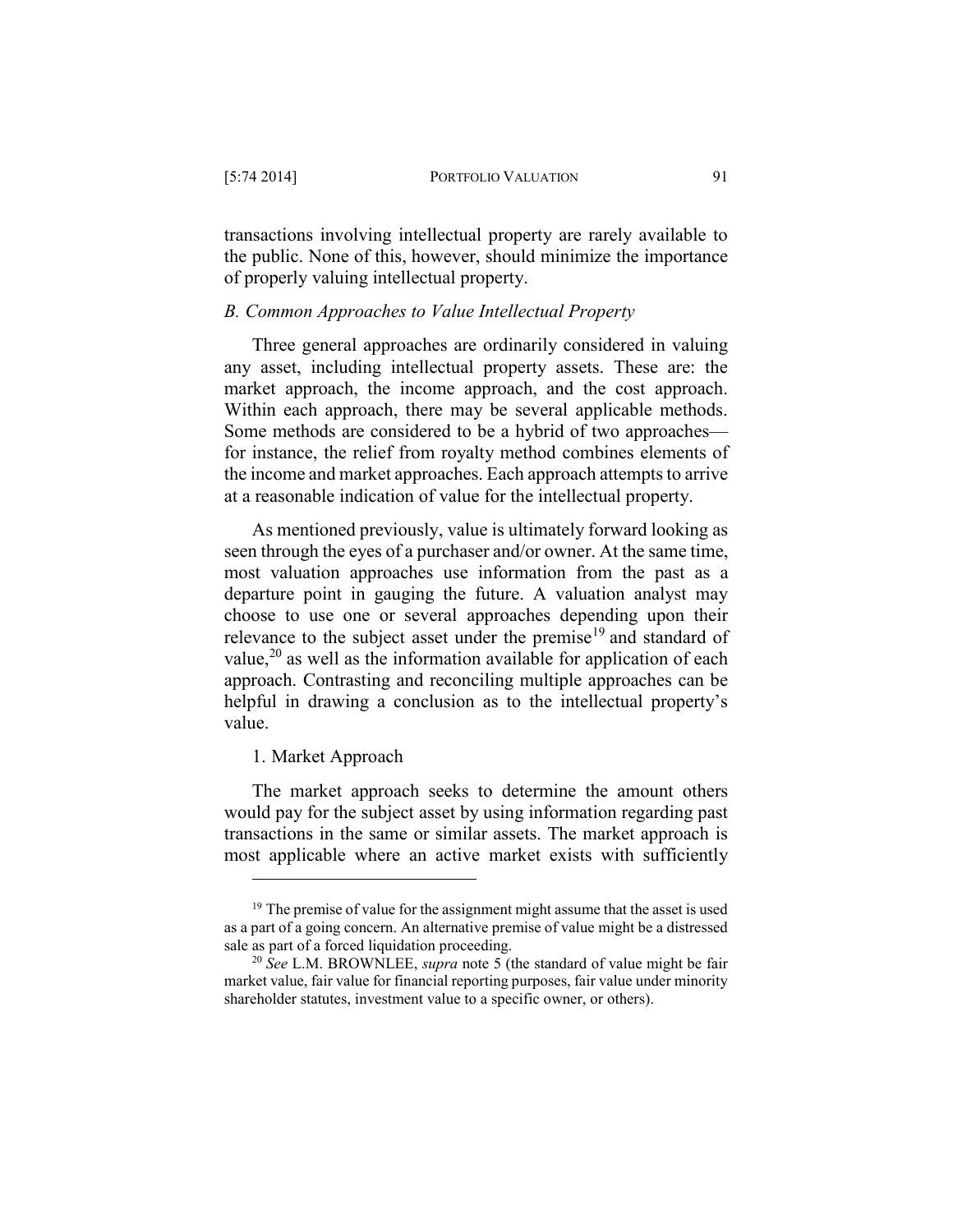recent transactions, coupled with adequate information on the terms and conditions of those transactions.<sup>21</sup>

Consider the market for a house. While each is a unique combination of location, features, condition and timing, the existence of large databases of transactions with listings of features, as well as informed brokers, allow a buyer to consider lists of comparable transactions in preparing a bid. Further, if there is an auction process, such information assists the seller and prospective buyers in their efforts to seek an appropriate price. In the case of intellectual property, there are typically few or no disclosures of sufficiently relevant transactions to consider.

Higher valued patents are usually sold through brokers in undisclosed transactions and sometimes as part of a larger portfolio where their value may be blurred with other lower valued assets. There have been successful online auctions of some lower valued properties in the past. $22$  The recent recession was the first in which purchases of intellectual property out of bankruptcy have generated significant value, specifically from strong trademark portfolios.<sup>23</sup> Material license and sale transactions involving intellectual property are disclosed in SEC filings or in litigation proceedings, and these disclosures are coded for search through services such as Royalty Source and ktMine.

Overall, the market for intellectual properties has expanded in recent years and is expected to grow further in the future. The latest development is the launch of the IPXI exchange. "The mission of IPXI is to meet the price discovery, transaction efficiency and data distribution needs of intellectual property owners, investors and

<sup>21</sup> *See* 3 JOHN G. MILLS ET AL., PATENT LAW FUNDAMENTALS § 19:6.50 (2d ed. 2010).

<sup>22</sup> *See generally* INTELL. PROP. EXCHANGE INT'L, http://www.ipxi.com/ inside-ipxi/the-exchange.html (last visited Dec. 13, 2013).

<sup>&</sup>lt;sup>23</sup> RENÉE MARINO & JOHN SHAEFFER, FOCUS ON FORENSICS: LIFTING THE CONFUSION ABOUT TRADEMARK LAW 8 (Grant Thornton 2011).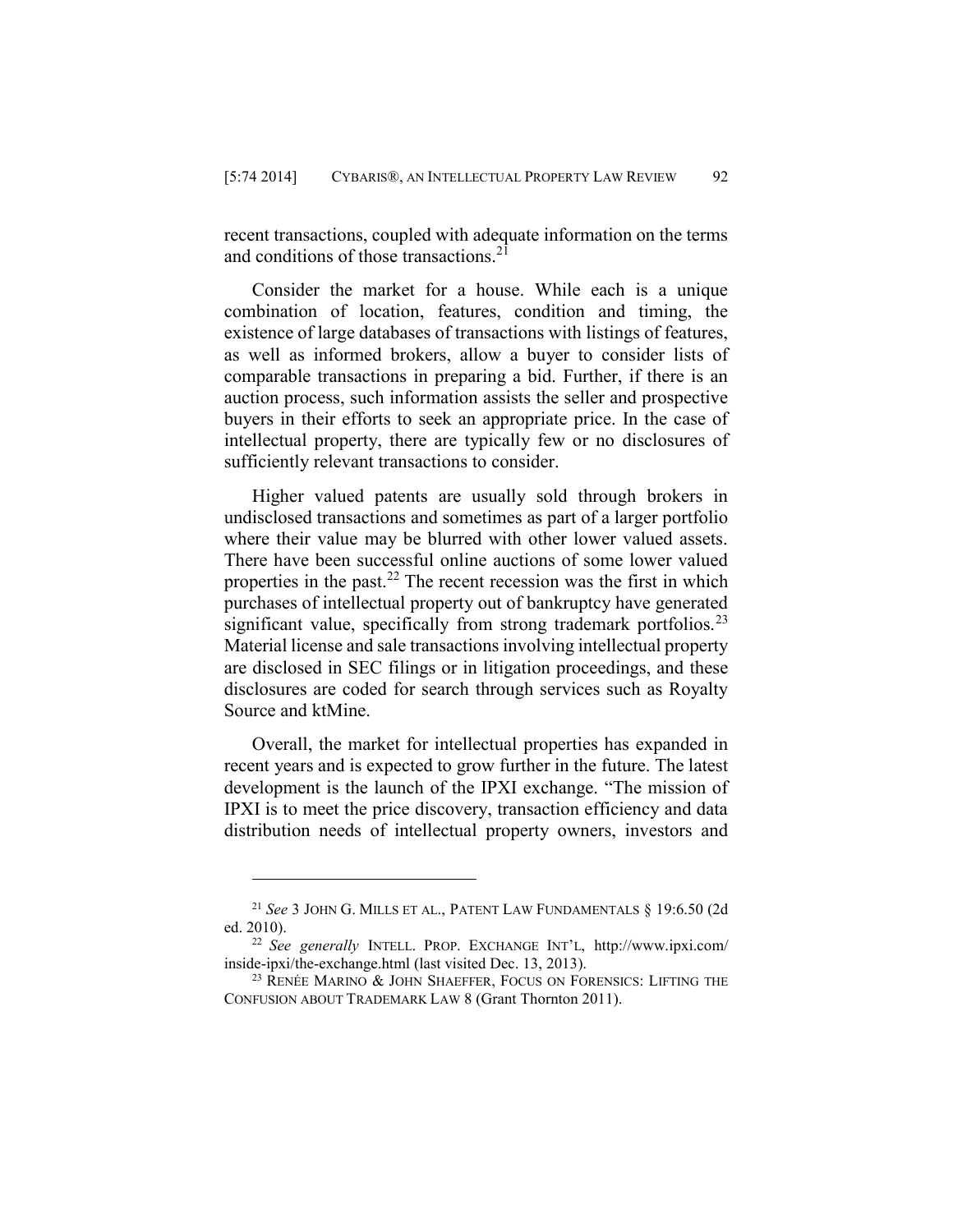traders by creating the central marketplace for tradable IP assets."<sup>24</sup> IPXI performs due diligence of intellectual property portfolios, helps communicate the benefits through offering memoranda and presentations and then allows Unit License Rights in the portfolios to be determined via the exchange. $25$ 

Prior transactions involving the subject asset are another source of market information. These may include sale of the stand-alone asset or sale as a part of a "going concern."<sup>26</sup> There will usually be a purchase price allocation valuation analysis following any significant transaction in which management or an outside appraiser has developed an opinion as to the value of the identifiable intangible asset. This type of information can be useful in isolating cash flow forecasts related to groups of assets which contain the subject intangible asset. Specifically, management may have made assertions as to the financial benefits of the asset, projected revenues, profits, royalty rates and other elements that may be relevant, with appropriate adjustments, to the current valuation task.

Although it can often be difficult to apply the market approach to the valuation of an intellectual property asset, relevant information for a specific asset may exist today or in the future as secondary markets for these assets mature.

2. Income Approach

 $\overline{a}$ 

The income approach values the intellectual property based upon the present value of the net economic benefit expected to be received over the life of the asset. The expected net economic benefit might be, for example, royalty payments, incremental

<sup>24</sup> *Fact Sheet*, INTELL. PROP. EXCHANGE INT'L, http://www.ipxi.com/ public-files//IPXI-fact-sheet.pdf (last visited Dec. 13, 2013).

<sup>25</sup> INTELL. PROP. EXCHANGE INT'L, http://www.ipxi.com/inside-ipxi/ faq.html (last visited Dec. 13, 2013).

 $26$  A "going concern" is an accounting term of art. It is the assumption that the company will stay in business and that the value of its assets will endure.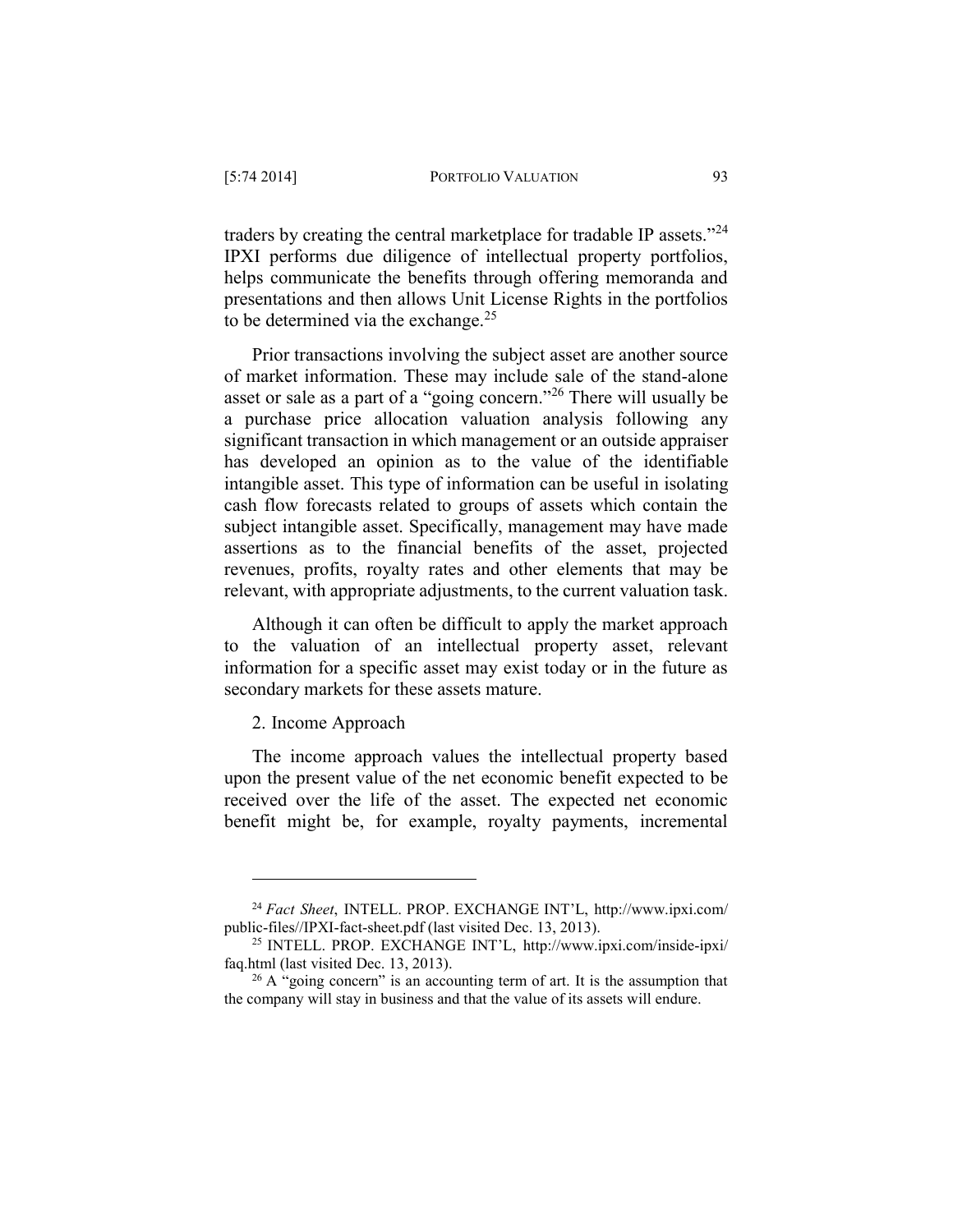profits,<sup>27</sup> or cash flow savings from reductions in future capital expenditures.<sup>28</sup> Intellectual property might also reduce risks (and, accordingly, the appropriate discount rate) by reducing the sensitivity of sales volumes within business cycle. Patents that read on competitors' products can also reduce risks of suits being brought against the patent owner. In developing an income approach for valuing intellectual property, it is sometimes appropriate to consider scenarios and make a decision tree to address discrete risks. For example, one may consider whether FDA approval is granted for a pharmaceutical or medical device product under development. It also might make sense to use an option methodology<sup>29</sup> within the general category of the income approach to capture the nature of the benefits of the intellectual property.

### *i. Relief from Royalty Method*

 $\overline{a}$ 

The relief from royalty method is used to estimate hypothetical licensing terms and royalty payments to which the potential user would likely agree, in exchange for rights to make, sell and/or use the intellectual property.<sup>30</sup> This method can be used in related-party cross-border transfers of intellectual property, as well as in infringement litigation matters. This method combines the income approach, since it projects future revenue, and the market approach

 $27$  For example, use of a trademark might support a price premium, higher volumes, lower attrition or lower expenses related to future sales efforts.

<sup>&</sup>lt;sup>28</sup> For example, reductions in capital expenditures if the subject patent or know-how being valued has the effect of lengthening the life of equipment.

<sup>&</sup>lt;sup>29</sup> Options approaches consider alternative outcomes similar to the discrete outcomes modeled in a decision tree. Options, however, consider a greater number of possible outcomes through the use a statistical distribution with known properties (such as the log-normal distribution used in the Black-Scholes option pricing model). A Monte-Carlo simulation can also be used to predict sometimes thousands of outcomes, especially when there are complex interdependencies between factors affecting each outcome.

<sup>30</sup> Teg Hagelin, *A New Method to Value Intellectual Property*, 30 AIPLA Q.J. 353, 366 (2002).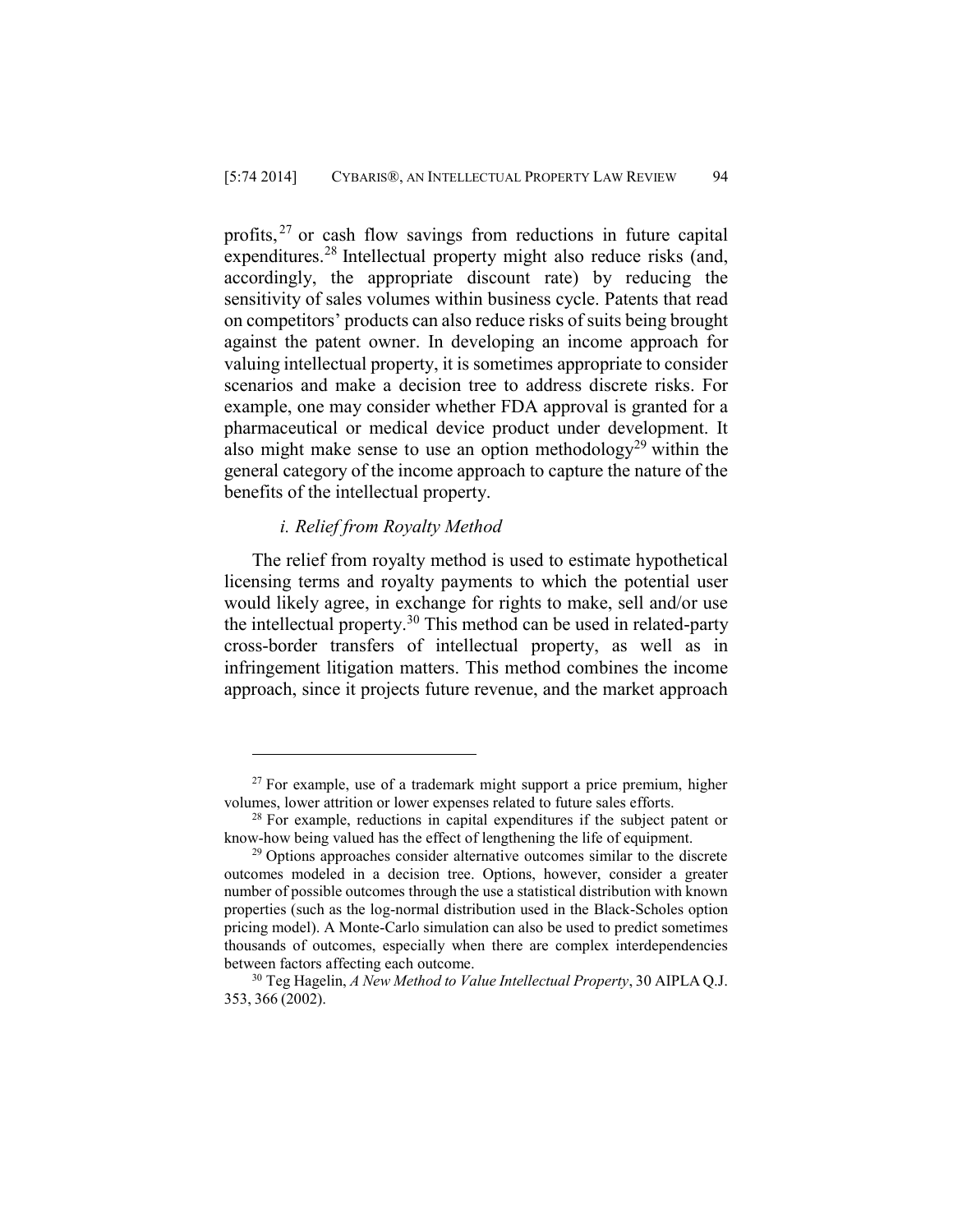by using comparable license agreements to determine an appropriate hypothetical agreement.

# 3. Cost Approach

The cost approach to intellectual property valuation is based on the economic principle of substitution. This principle indicates that a willing buyer will pay no more for an asset than the cost to obtain an alternative asset of equivalent utility.<sup>31</sup> This replacement cost represents a cap for what a buyer is willing to spend for an asset.

There are numerous cost approach valuation methods. Each valuation method uses a particular definition of cost. Two common cost definitions are: reproduction cost and replacement cost. Reproduction cost is the total cost, at current pricing, to develop an exact duplicate of the intellectual property. An approach using this definition seeks to develop a duplicate intellectual asset using the same materials, standards, design, layout, and quality of workmanship used to create the original intellectual asset. Replacement cost, on the other hand, is the total cost to develop, at current prices, an asset having equal functionality or utility of the original intellectual asset. <sup>32</sup> An approach using either definition must also adjust for losses in value due to: physical deterioration, functional obsolescence, and economic obsolescence.<sup>33</sup>

<sup>31</sup> *Id.* at 359.

<sup>32</sup> BROWNLEE, *supra* note 7, § 6:20 (defining "functionality" as an "engineering concept" meaning "the ability of the intellectual to perform the task for which it was designed," and "utility" as "an economics concept that means the ability of the intellectual property to provide an equivalent amount of satisfaction.").

<sup>&</sup>lt;sup>33</sup> *Id.* "Physical deterioration" can be defined as the reduction in the intellectual property value due to physical wear and tear resulting from continued use, "functional obsolescence" as the reduction in the intellectual asset value due to its inability to perform the function for which it was originally designed, and "economic obsolescence" as the reduction in the intellectual asset value due to the effects, events, or conditions that are external to the asset's current use or condition.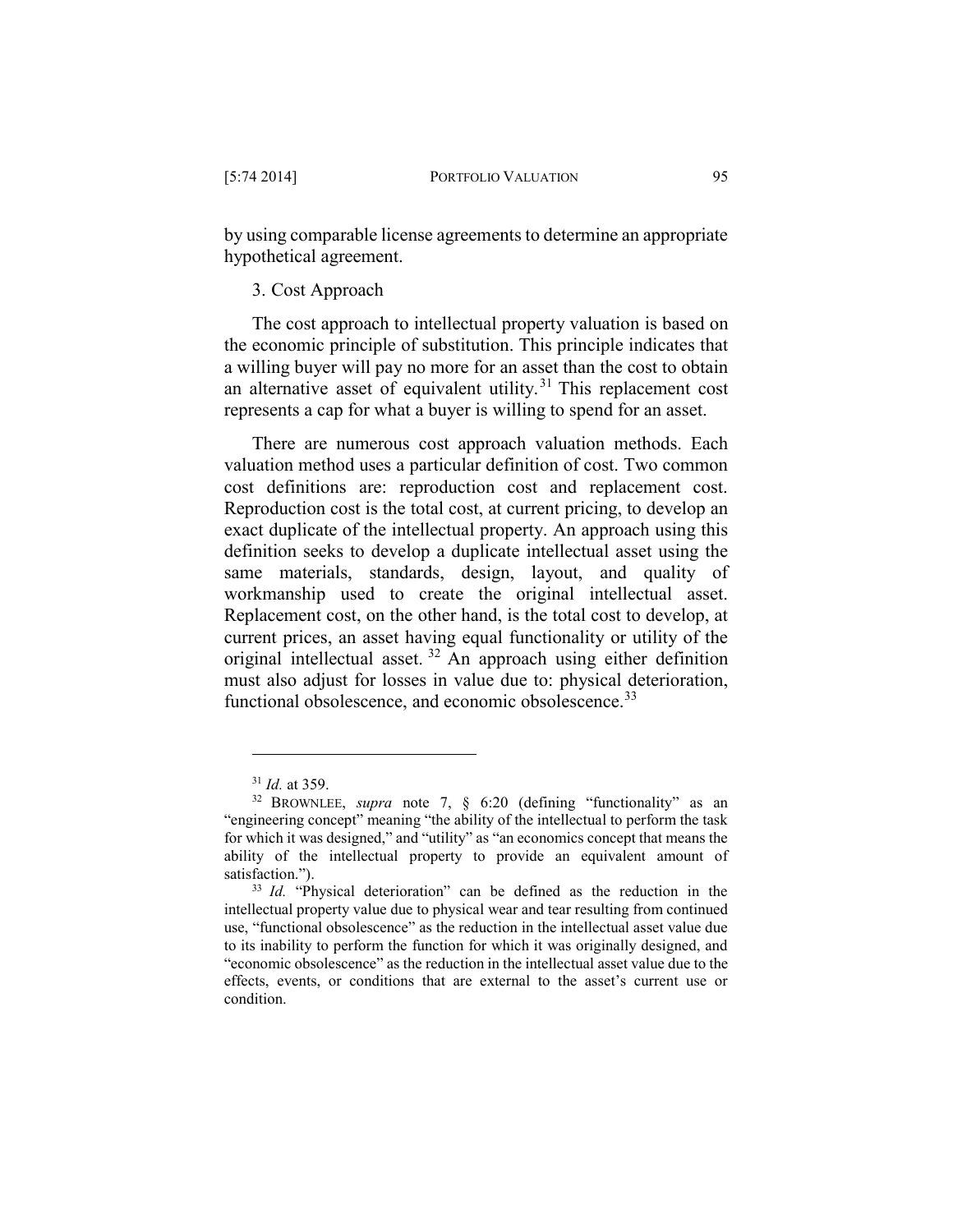A challenge in applying a cost approach to intangible assets is to consider the investments that would have to be made in unsuccessful attempts in order to obtain one successful outcome. For example, if one-in-five attempts to create a similar asset are successful, then the costs to replace the successful outcome would include the cost of at least four other unsuccessful attempts.

# V. WHEN TO VALUE INTELLECTUAL PROPERTY AND OTHER **CONSIDERATIONS**

An intellectual asset manager should understand when and how intellectual property should be valued. First, understanding the business's overall goals and the role that intellectual property can serve in achieving those goals should drive the overall approach to intellectual asset management. Participating in the strategic decision-making process should be a part of that process, particularly if the business and industry lends itself to higher M-TBV multiples, where intellectual property can be a key value contributor. Keep in mind that a commodity business need not be resigned to an absence of intellectual property in the future. If the industry quickly adopts innovations, there should be a benefit of establishing proprietary rights to those innovations and thus change the nature of the company and industry.

Determining gaps in intellectual property coverage can guide decisions to "make-versus-buy" (which should prompt a valuation), or to jointly develop with a third party, assets to fill apparent weak spots. Contributions to joint ventures should be considered in light of both financial and in-kind investments of each party. This monetizes intellectual property by converting current intellectual property into capital contributions.

Intellectual property is increasingly being considered as collateral in bank financing. Knowing the value of that collateral can be helpful to both the bank and owner. Harvesting intellectual property by selling what is no longer needed or abandoning intellectual property for which the cost of maintenance outweighs the benefits are two other valuation decision points.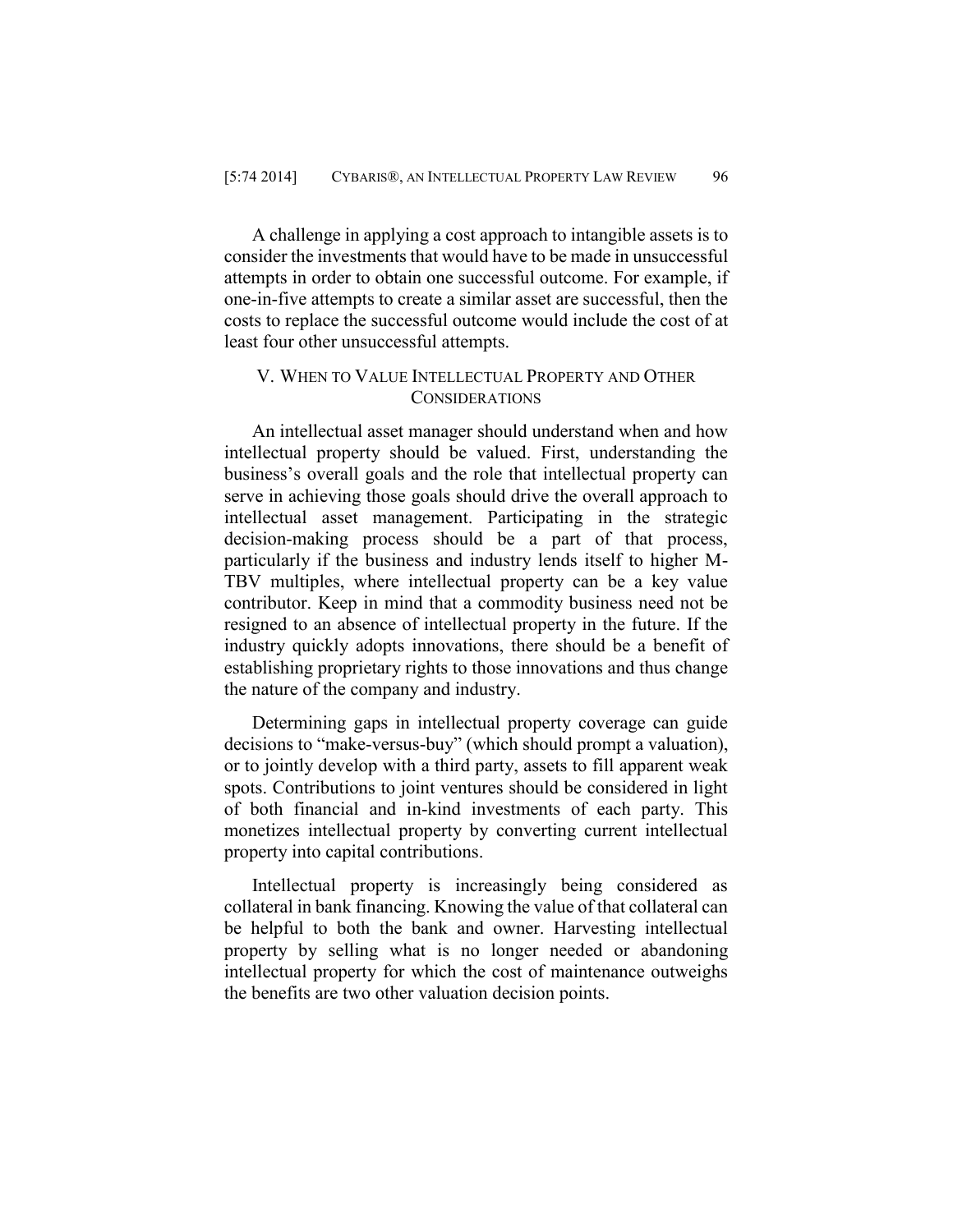Valuation of acquired intellectual property for financial reporting purposes is commonly performed following an acquisition. While intellectual property counsel will often be involved in due diligence and post-merger integration, financial reporting is often handled by the finance department and outside of counsel's purview. However, if the intellectual property is later challenged in court, it is likely that contemporaneously prepared valuations, as well as management's assertions regarding key assumptions used in the valuations will be considered to be admissible evidence. <sup>34</sup> Accordingly, it is advisable that such valuations be competent and accurately reflect management's thoughts regarding the benefits of the intellectual property.

Transfer pricing analyses for international and inter-state tax purposes are primarily involved in determining appropriate royalty rates for related-party transactions. Such royalty rates can be relevant for other valuation assignments, as well as admissible as evidence in litigation in other matters and with tax authorities. In addition, valuations are needed when transferring ownership of the intellectual property between related entities.

Litigation involving intellectual property may utilize other valuation evidence, including past transactions, as well as require reconciliation between a relief from royalty analysis and the value of the entity as a whole. Considerations for management include the degree to which important intellectual property is highlighted in contemporaneously prepared valuations, so as to provide clear evidence of its perceived value as of the time it was acquired. Other management might prefer to include key intellectual property with

<sup>34</sup> *See, e.g.*, Spectralytics, Inc. v. Cordis Corp., 649 F.3d 1336, 1347 (Fed. Cir. 2011) (agreeing with Minnesota Federal District Court that weight to be given to price of previous sale of assets that included subject patent was a task for the jury); b*ut see* Mformation Techs., Inc. v. Research in Motion, Ltd., No. C 08– 04990, 2012 WL 2339762, at \*\*3–4 (N.D. Cal. June 7, 2012) (excluding evidence of third party valuations on ground that such valuations were not relevant because they did not attempt to assess the value of the patent at the time infringement began and did not assume that the patent was valid and infringed).